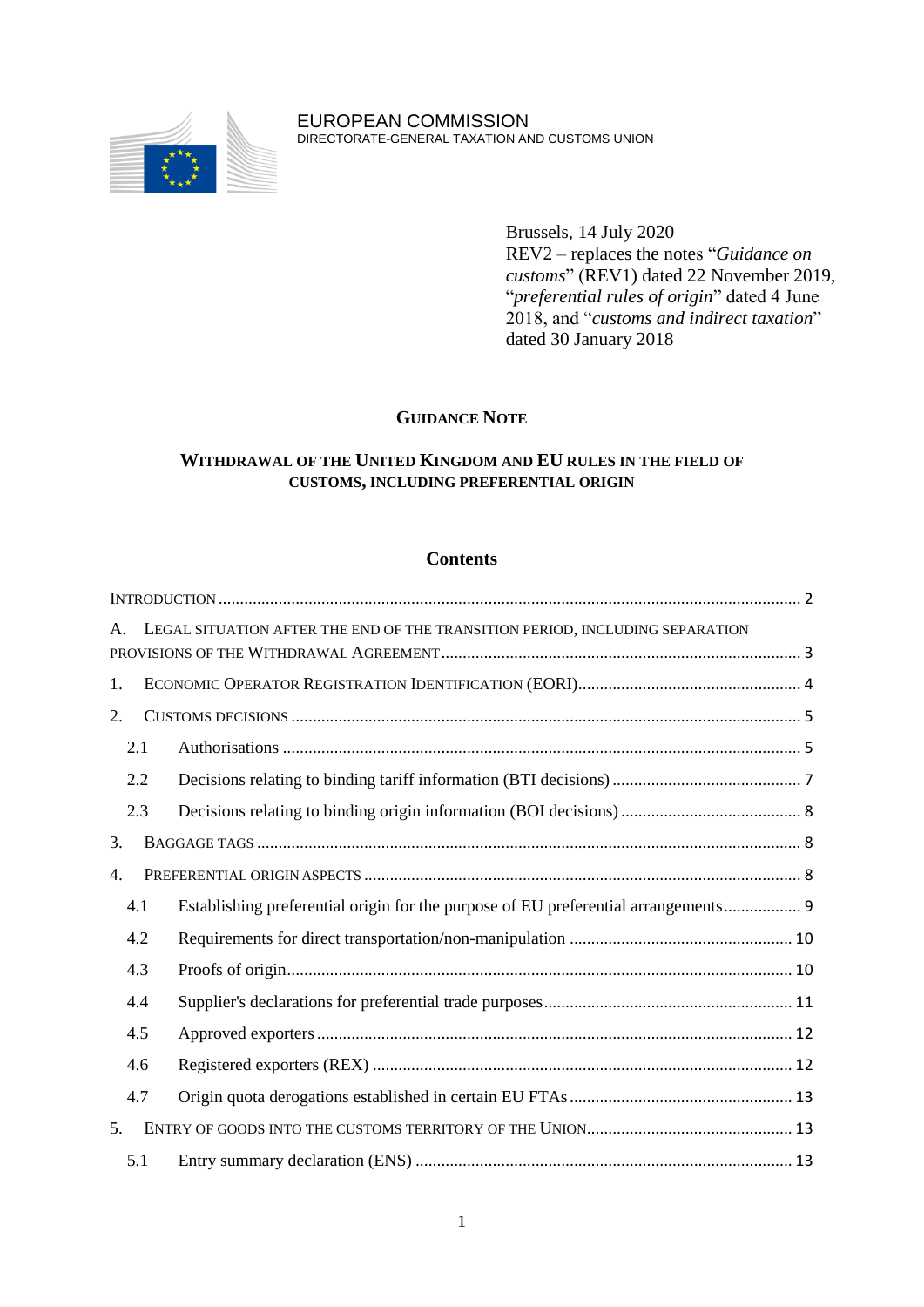|                 | 5.2 |                                                                                |  |
|-----------------|-----|--------------------------------------------------------------------------------|--|
|                 | 5.3 |                                                                                |  |
|                 | 5.4 |                                                                                |  |
| 6.              |     |                                                                                |  |
| 7.              |     |                                                                                |  |
|                 | 7.1 |                                                                                |  |
|                 | 7.2 |                                                                                |  |
| 8.              |     |                                                                                |  |
|                 | 8.1 |                                                                                |  |
|                 | 8.2 |                                                                                |  |
| 9 <sub>1</sub>  |     |                                                                                |  |
| 10 <sub>1</sub> |     |                                                                                |  |
| $\mathbf{B}$ .  |     | APPLICABLE RULES IN NORTHERN IRELAND AFTER THE END OF THE TRANSITION PERIOD 31 |  |
|                 |     | ANNEX: PREFERENCES AND RULES OF ORIGIN DURING THE TRANSITION PERIOD  34        |  |
| $\mathbf{1}$ .  |     |                                                                                |  |
| 2.              |     |                                                                                |  |

### <span id="page-1-0"></span>**INTRODUCTION**

Since 1 February 2020, the United Kingdom ("UK") has withdrawn from the European Union and has become a "third country".<sup>1</sup> The Withdrawal Agreement<sup>2</sup> provides for a transition period ending on 31 December 2020. Until that date, EU law applies to and in the UK.<sup>3</sup>

During the transition period, the EU and the UK will negotiate an agreement on a new partnership, providing notably for a free trade area. However, it is not certain whether such an agreement will be concluded and will enter into force at the end of the transition period. In any event, such an agreement would create a relationship which in terms of market access conditions will be very different from the UK's participation in the internal market, $4$  in the EU Customs Union, and in the VAT and excise duty area.

**<sup>.</sup>** <sup>1</sup> A third country is a country not member of the EU.

<sup>&</sup>lt;sup>2</sup> Agreement on the withdrawal of the United Kingdom of Great Britain and Northern Ireland from the European Union and the European Atomic Energy Community, OJ L 29, 31.1.2020, p. 7 ("Withdrawal Agreement").

<sup>&</sup>lt;sup>3</sup> Subject to certain exceptions provided for in Article 127 of the Withdrawal Agreement, none of which is relevant in the context of this note.

<sup>4</sup> In particular, a free trade agreement does not provide for internal market concepts (in the area of goods and services) such as mutual recognition, the "country of origin principle", and harmonisation. Nor does a free trade agreement remove customs formalities and controls, including those concerning the origin of goods and their input, as well as prohibitions and restrictions for imports and exports.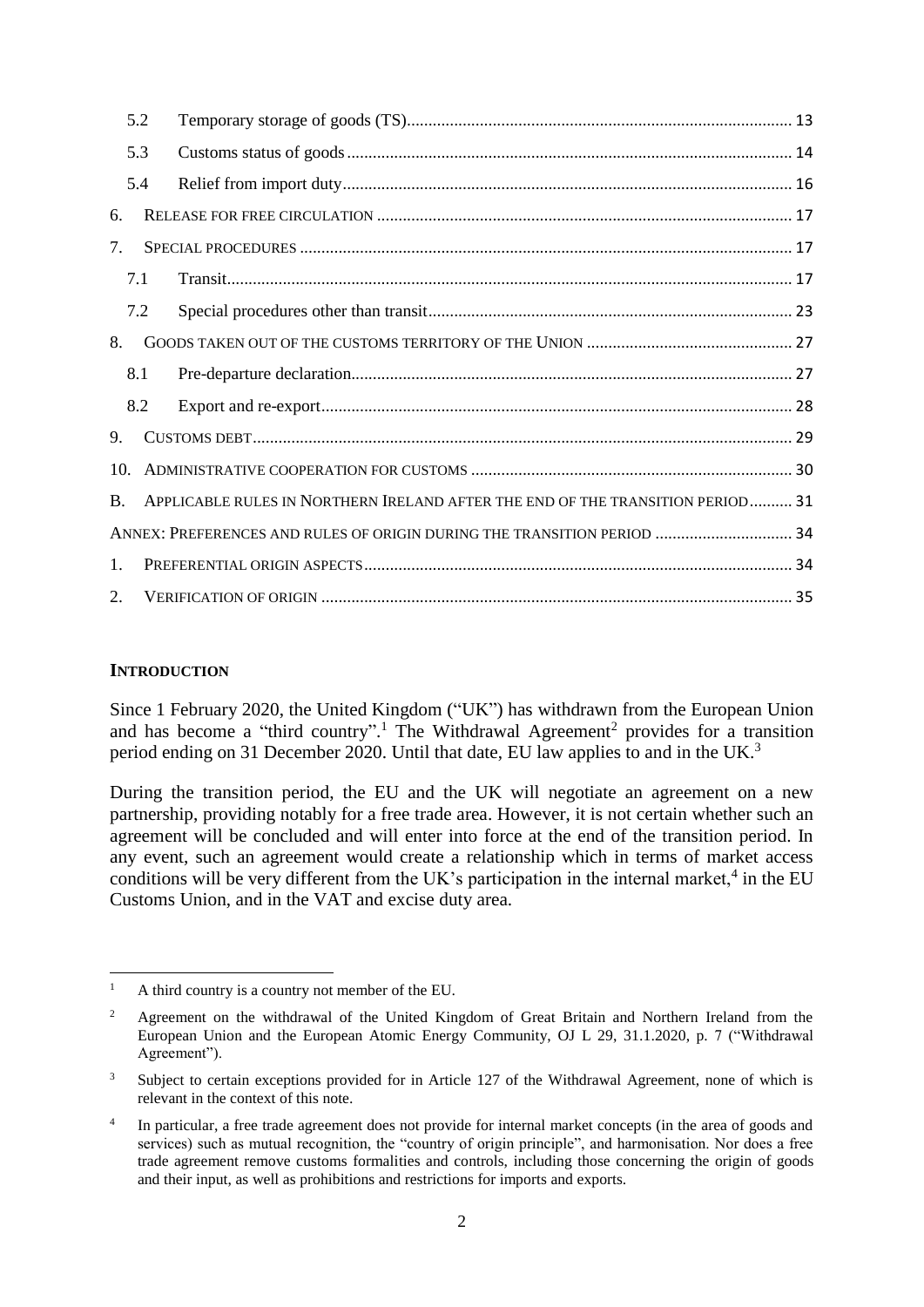Therefore, all interested parties, and especially economic operators, are reminded of the legal situation after the end of the transition period, including the relevant separation provisions of the Withdrawal Agreement (Part A below). This note also explains the rules applicable in Northern Ireland after the end of the transition period (Part B below).

An annex to this note provides information on the preferences and rules of origin during the transition period.

# **Advice to stakeholders:**

To address the consequences set out in this note, stakeholders are in particular advised to

- consider whether they need to obtain an EORI number from an EU Member State;
- consult their competent customs authority for further advice on their individual situation; and
- adapt input and supply chains to take account that UK input will be non-originating for the purposes of tariff preferences with third countries.

## **Please note:**

This note does not address EU rules on

- customs debt, tariff value, and "assists";
- tariff rate quota, and their management;
- prohibitions and restrictions;
- value-added tax:
- excise duties.

For these aspects, other notices are in preparation or have been published.<sup>5</sup>

### <span id="page-2-0"></span>**A. LEGAL SITUATION AFTER THE END OF THE TRANSITION PERIOD, INCLUDING SEPARATION PROVISIONS OF THE WITHDRAWAL AGREEMENT<sup>6</sup>**

After the end of the transition period, the EU rules in the field of customs, and in particular the Regulation (EU) No 952/2013 of the European Parliament and of the Council of 9 October 2013 laying down the Union Customs  $Code^7$  ("UCC"), including its supplementing and implementing acts no longer apply in the  $UK<sup>8</sup>$ . This has in particular the following consequences:

 $\overline{a}$ 

<sup>5</sup> [https://ec.europa.eu/info/european-union-and-united-kingdom-forging-new-partnership/future](https://ec.europa.eu/info/european-union-and-united-kingdom-forging-new-partnership/future-partnership/preparing-end-transition-period_en)[partnership/preparing-end-transition-period\\_en](https://ec.europa.eu/info/european-union-and-united-kingdom-forging-new-partnership/future-partnership/preparing-end-transition-period_en)

<sup>6</sup> Unless otherwise specified, the explanations provided in this Part relate to the UK excluding Northern Ireland.

<sup>7</sup> OJ L 269, 10.10.2013, p. 1.

<sup>8</sup> Regarding the applicability of the UCC in Northern Ireland, see Part B of this Guidance note.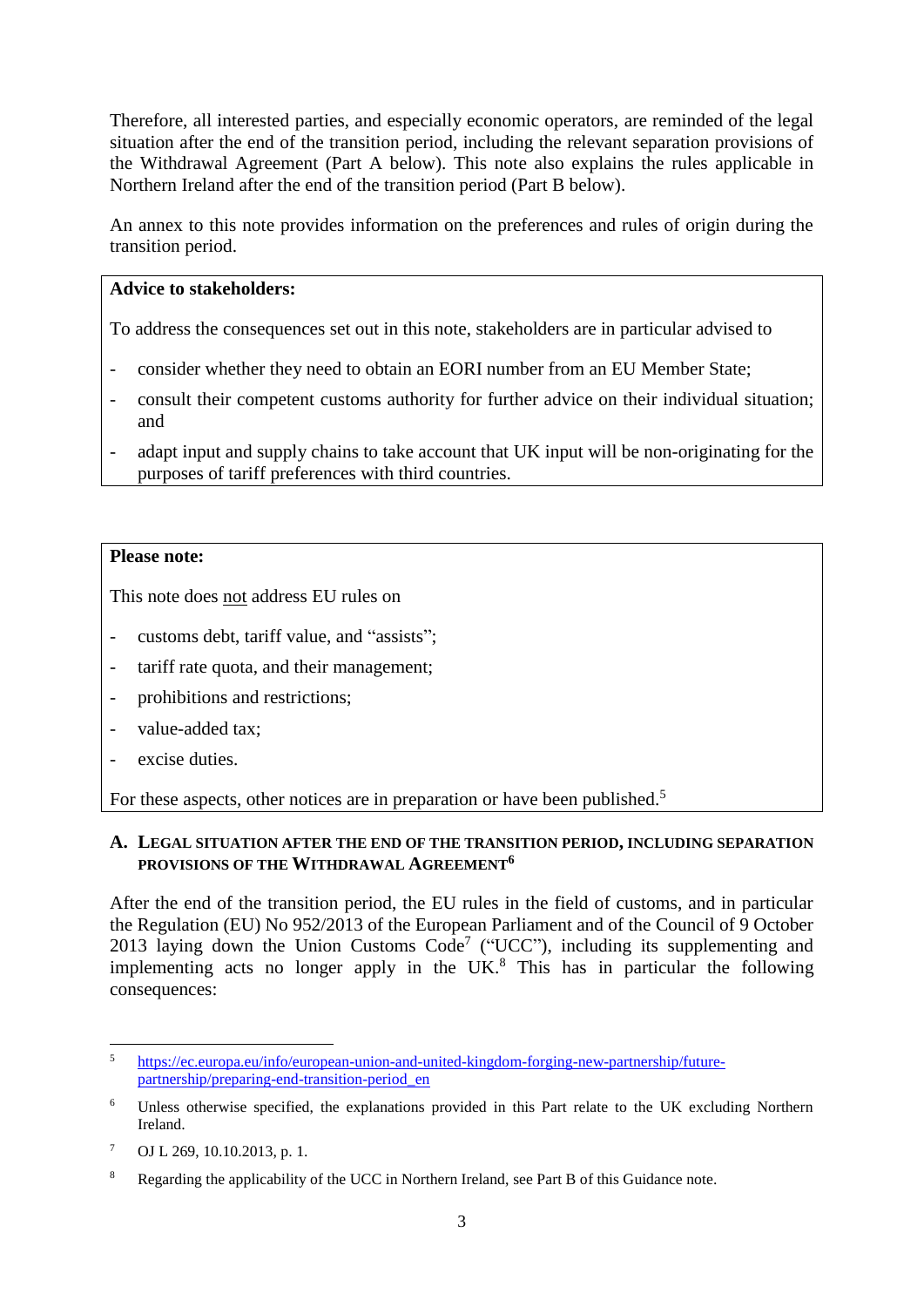### <span id="page-3-0"></span>**1. ECONOMIC OPERATOR REGISTRATION IDENTIFICATION (EORI)**

At the end of the transition period, UK EORI numbers will cease to be valid in the Union and will be invalidated in the relevant IT system EOS/EORI, including those UK EORI numbers linked to the ongoing operations covered by the Withdrawal Agreement.

a) After the end of the transition period, the trade patterns of persons, **established in the Union**, who currently carry out transactions only with persons in the UK might change. While they are currently not involved in trade with third countries but only in intra-Union transactions, and hence have not been assigned an EORI number by any Member State, they will carry out transactions requiring customs formalities. This requires them, according to  $UCC<sup>9</sup>$  legislation, to register with the customs authorities in the Member State where they are established.

Those persons may submit the required data (Annex  $12{\text -}01$  UCC DA<sup>10</sup>) or undertake the necessary steps for the registration already before the end of the transition period.

- b) Two categories of persons currently **established in the UK or registered with a UK EORI number** need to be distinguished:
	- Persons who are currently not involved in trade with third countries but only in intra-Union transactions, and who hence have not been assigned an EORI number by any Member State, but after the end of the transition period intend to carry out transactions requiring customs formalities, which, according to UCC legislation, requires them to be registered with a customs authority of a Member State.
	- Persons, including third country operators, who have a currently valid EORI number assigned by the UK customs authority which will be invalid in the Union from the end of the transition period.

In this case, they must be aware of the fact that they have to register with the competent customs authority in a Member State and to use the new EORI number after the end of the transition period.

After the end of the transition period, persons established in the UK or in another third country, who have a permanent business establishment in a Member State as defined in Article 5(32) UCC, have to register according to Article 9(1) UCC with the customs authorities in the Member State where the permanent business establishment is situated. Persons who do not have a permanent business establishment in a Member State have to register according to Article 9(2) UCC with the competent customs authority in the Member State responsible for the place where they first lodge a declaration or apply for a decision; in addition, those economic operators need to appoint a tax representative, where required by current legislation.

These persons, too, may submit the required data (Annex 12-01 UCC DA) or undertake the necessary steps for the registration already before the end of the

1

<sup>9</sup> Regulation (EU) No 952/2013 of the European Parliament and of the Council of 9 October 2013 laying down the Union Customs Code, OJ L 269, 10.10.2013, p. 1.

<sup>10</sup> Commission Delegated Regulation (EU) 2015/2446 of 28 July 2015 supplementing Regulation (EU) No 952/2013 of the European Parliament and of the Council as regards detailed rules concerning certain provisions of the Union Customs Code, OJ L 343, 29.12.2015, p. 1 (hereafter "**UCC DA**").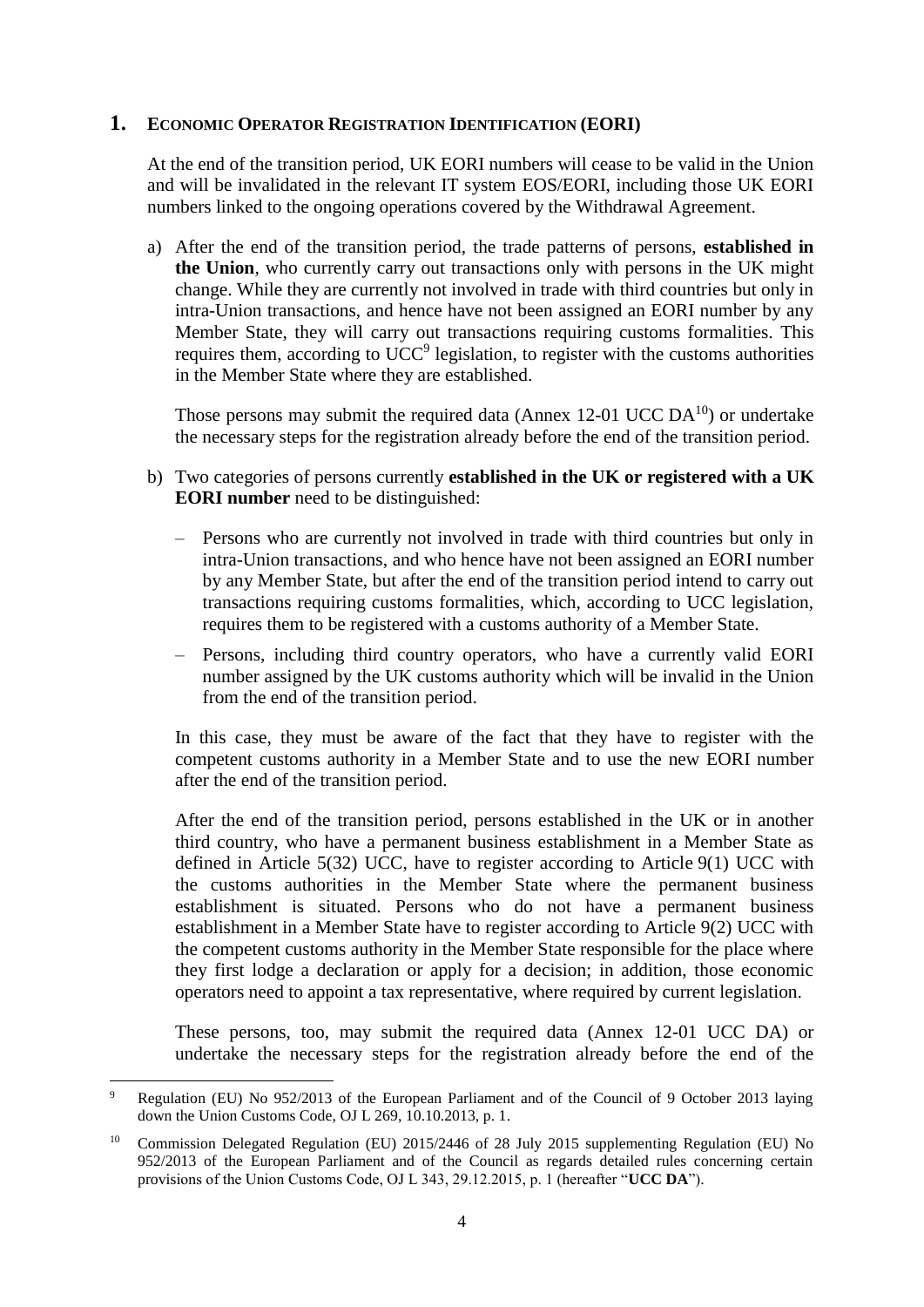transition period. Customs authorities of the Member States should accept requests already before the end of the transition period and assign to them EORI numbers with the date following the date of the end of the transition period or thereafter as the "start day of EORI number", according to the requests of the persons concerned.

# <span id="page-4-1"></span><span id="page-4-0"></span>**2. CUSTOMS DECISIONS**

## **2.1 Authorisations**

The impact of the end of the transition period on authorisations depends on the type of authorisation including the issuing customs authority, the holder of the authorisation and the geographical coverage.

### *Authorisations granted by UK customs authorities*

As a rule, any authorisations already granted by UK customs authorities are no longer valid in the Union after the end of the transition period.<sup>11</sup> The UK customs authorities are no longer an EU competent customs authority after the end of the transition period.

As the UK accedes to the Convention on a common transit procedure<sup>12</sup> (CTC) as a Contracting Party in its own right as from the date following the end of the transition period, authorisations granted by the UK for transit simplifications<sup>13</sup> will no longer be valid in the EU Customs Decisions system, but need to be treated in the UK's national system as a Contracting Party to the CTC. Where then the UK communicates to the Member States which of those authorisations continue to be valid within the framework of the CTC, the Member States are to accept those authorisations as valid.

### *Authorisations granted by the customs authorities of the Member States*

In general, authorisations granted by the customs authority of a Member State will remain valid but need to be amended by the customs authority on their own initiative or following an application to amend from the economic operator in view of the geographical coverage or elements of the authorisation related to the UK.

However, authorisations granted to economic operators with UK EORI numbers are no longer valid in the Union after the end of the transition period<sup>14</sup>, unless the economic operator has an establishment in the Union, has the possibility to obtain an EU EORI and to apply for an amendment of the authorisation to include the

The use of the comprehensive guarantee requires a recalculation of the reference amount due to the changes of the customs status of the goods to be covered under common transit.

<sup>14</sup> For exceptions, see the subsection below on authorisations related to ongoing movements of goods under the Withdrawal Agreement.

**<sup>.</sup>** <sup>11</sup> For exceptions, see the subsection below on authorisations related to ongoing movements of goods under the Withdrawal Agreement.

<sup>12</sup> OJ L 226, 13.8.1987, p. 2, as last amended by Decision 1/2017, OJ L 8, 12.1.2018, p 1.

<sup>&</sup>lt;sup>13</sup> Authorisations for comprehensive guarantee including waiver and authorisations to use the electronic transport document (ETD) as a transit declaration for goods carried by air as authorisations with a link to the EU.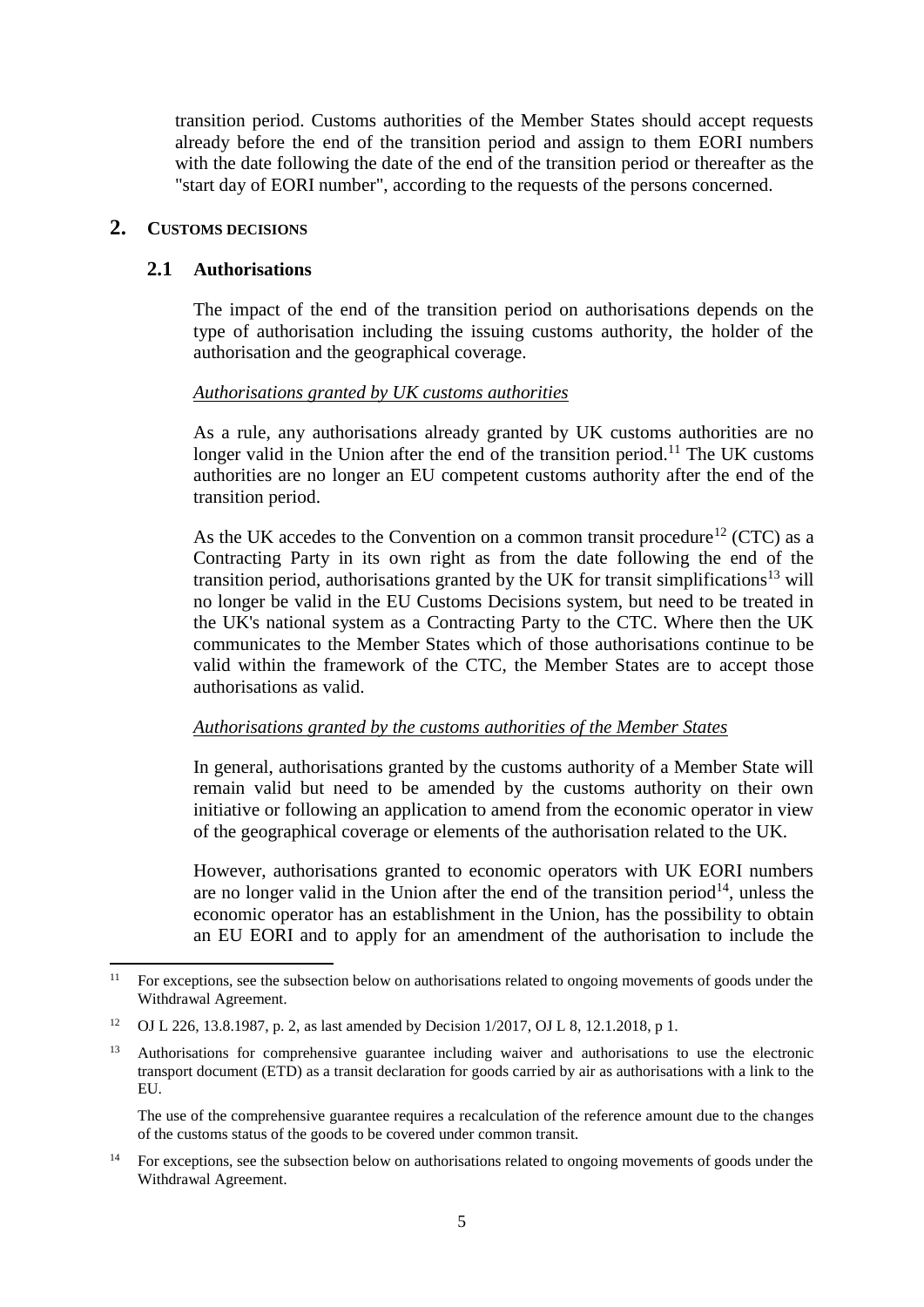new EU EORI instead of the UK EORI number. Where an authorisation cannot be amended by replacing the UK EORI by an EU EORI, the economic operator should apply for a new authorisation with his new EU EORI.

The authorisations granted to economic operators with EU EORI numbers, which are currently also valid in the UK need to be amended in order to take account of the end of the transition period and the corresponding geographical coverage, e.g. in the authorisation concerning the Regular Shipping Service, the UK ports will have to be deleted, except for ports located in Northern Ireland.

A Single Authorisation for Simplified Procedures (SASP) which today covers the UK and one Member State will no longer be valid after the end of the transition period. Nonetheless, it might be amended and could become a national authorisation. Where a SASP authorisation covers the UK and more than one Member State, that authorisation remains valid if the supervising customs office is situated in a Member State, but needs to be amended. In case the SASP authorisation covers simplified declarations, it should be noted that the economic operator needs to submit the supplementary declaration covering also the UK only for the period until the end of the transition period.<sup>15</sup>

Where under an authorisation to use the comprehensive guarantee the holder uses a guarantee undertaking with a guarantor established in the UK, that undertaking is not valid any longer and may not be used to cover any new customs operations. The holder has to replace that undertaking by an undertaking which fulfills the conditions set out in Articles 94 and 95 UCC, including the condition of establishment in the Union.

The use of the comprehensive guarantee requires a recalculation of the reference amount due to the changes of the customs status of the goods or where part of it is valid in the UK only (the reference amount is split in accordance with Article 8  $UCC TDA<sup>16</sup>$ ).

Economic operators who currently do not require authorisations but whose situation will change after the end of the transition period need to apply for the relevant authorisation. Operators who are currently holders of authorisations granted by UK customs authorities and who consider that they continue to meet the UCC requirements after the end of the transition period need to apply for the relevant authorisations with the customs authorities of a Member State. The applications may already be submitted in advance of the end of the transition period to allow the competent customs authority to prepare taking the decision. In any case, the decision is only to take effect on the day following the end of the transition period at the earliest.

**.** 

<sup>&</sup>lt;sup>15</sup> Should the transition period be extended and not end at the end of a calendar month, a separate supplementary declaration covering the remaining Member States only has to be made for any remaining days of that calendar month.

<sup>&</sup>lt;sup>16</sup> Commission Delegated Regulation (EU) 2016/341 of 17 December 2015 supplementing Regulation (EU) No 952/2013 of the European Parliament and of the Council as regards transitional rules for certain provisions of the Union Customs Code where the relevant electronic systems are not yet operational, OJ L 69, 15.3.2016, p. 1 (hereafter "**UCC TDA**").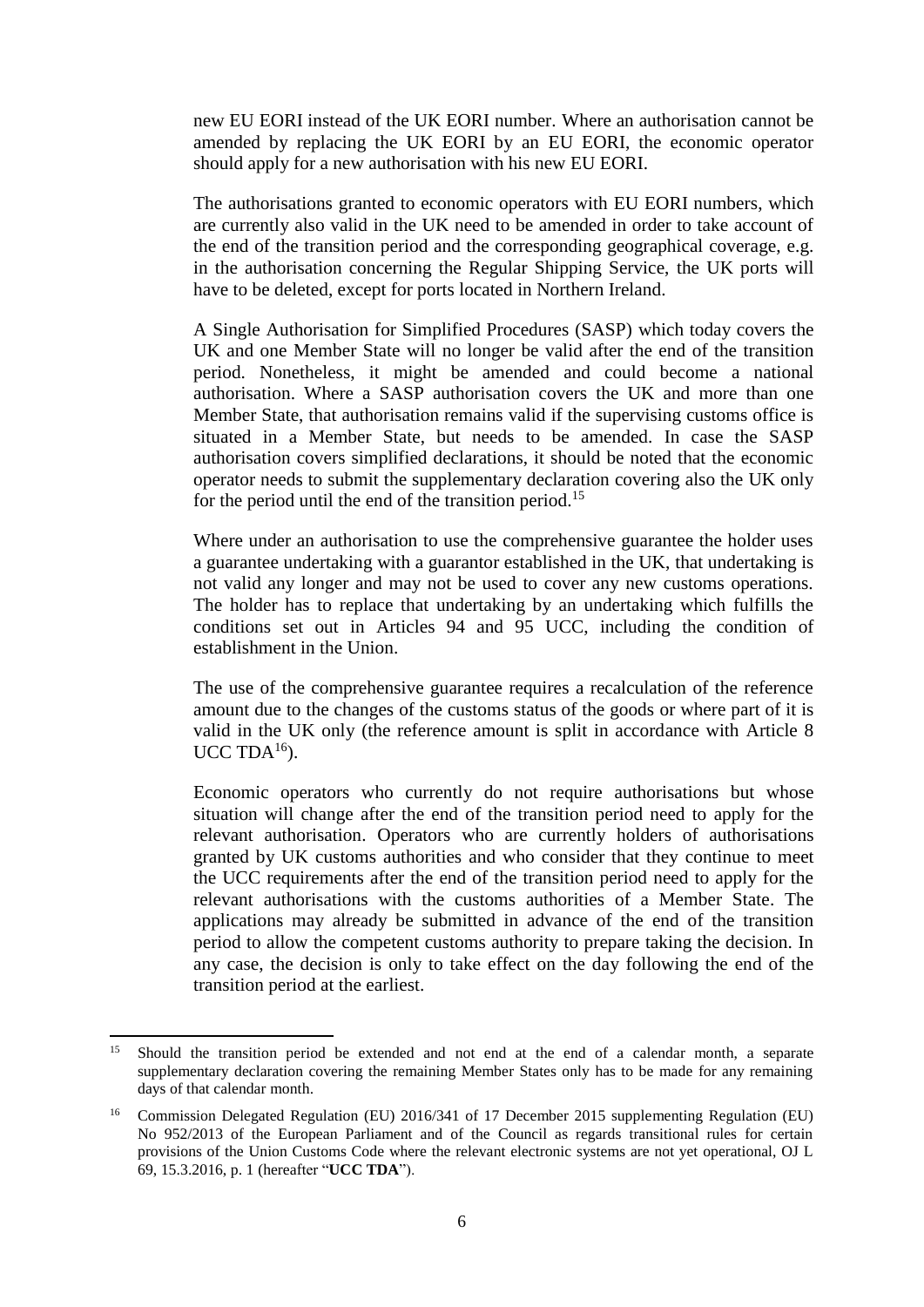This applies also to economic operators who are currently registered with a UK EORI, and have an EU Member State EORI number with a future starting date. In their case, however, the Customs Decision System (CDS) does not accept an EORI number, which will become valid only in the future, while it allows for a future validity date of the authorisation. Consequently, applications for authorisations, which are covered by  $CDS^{17}$  and submitted by those economic operators, have to be dealt with outside CDS. From the day following the end of the transition period, when the EORI becomes valid, the authorisation is to be entered into the system.

# *Authorisations related to ongoing movements of goods under the Withdrawal Agreement*

The authorisations granted by the UK customs authorities or authorisations granted by the customs authorities of the Member States to operators holding a UK EORI number will continue to apply exceptionally and exclusively to the ongoing situations and procedures as referred to in Article 49(1) of the Withdrawal Agreement.

The authorisations are therefore to be considered as valid provided for that purpose until the situation is ended or the procedure discharged or the corresponding timelimits set out in Annex III to the Withdrawal Agreement have expired, whichever is earlier.

# <span id="page-6-0"></span>**2.2 Decisions relating to binding tariff information (BTI decisions)**

A decision relating to binding tariff information (BTI decision) is a decision by a customs authority taken upon application, which provides its holder with the tariff classification of goods prior to an import or export procedure. The BTI decision is binding on all customs authorities of the Member States and on the holder of the decision.

The BTI decisions already issued by the customs authorities of the UK will no longer be valid in the Union after the end of the transition period.

The BTI decisions issued by the customs authorities of the Member States to holders with UK EORI numbers will no longer be valid after the end of the transition period, as the EORI numbers will no longer be valid in the customs territory of the Union and as BTI decisions may not be amended (Article 34(6) UCC). This will be reflected automatically in the EBTI-3 system. Those BTI decision holders are to register with the customs authorities in accordance with Article 9(2) and (3) UCC and Article 6 UCC DA to obtain a valid EORI number before applying for a new BTI decision in the Union. The applicant could request a reissuing of his previous BTI decision by including a reference thereto in the application form.

<sup>1</sup> <sup>17</sup> See Article 5 of Implementing Regulation 2017/2089, OJ L 297, 15.11.2017, p. 13.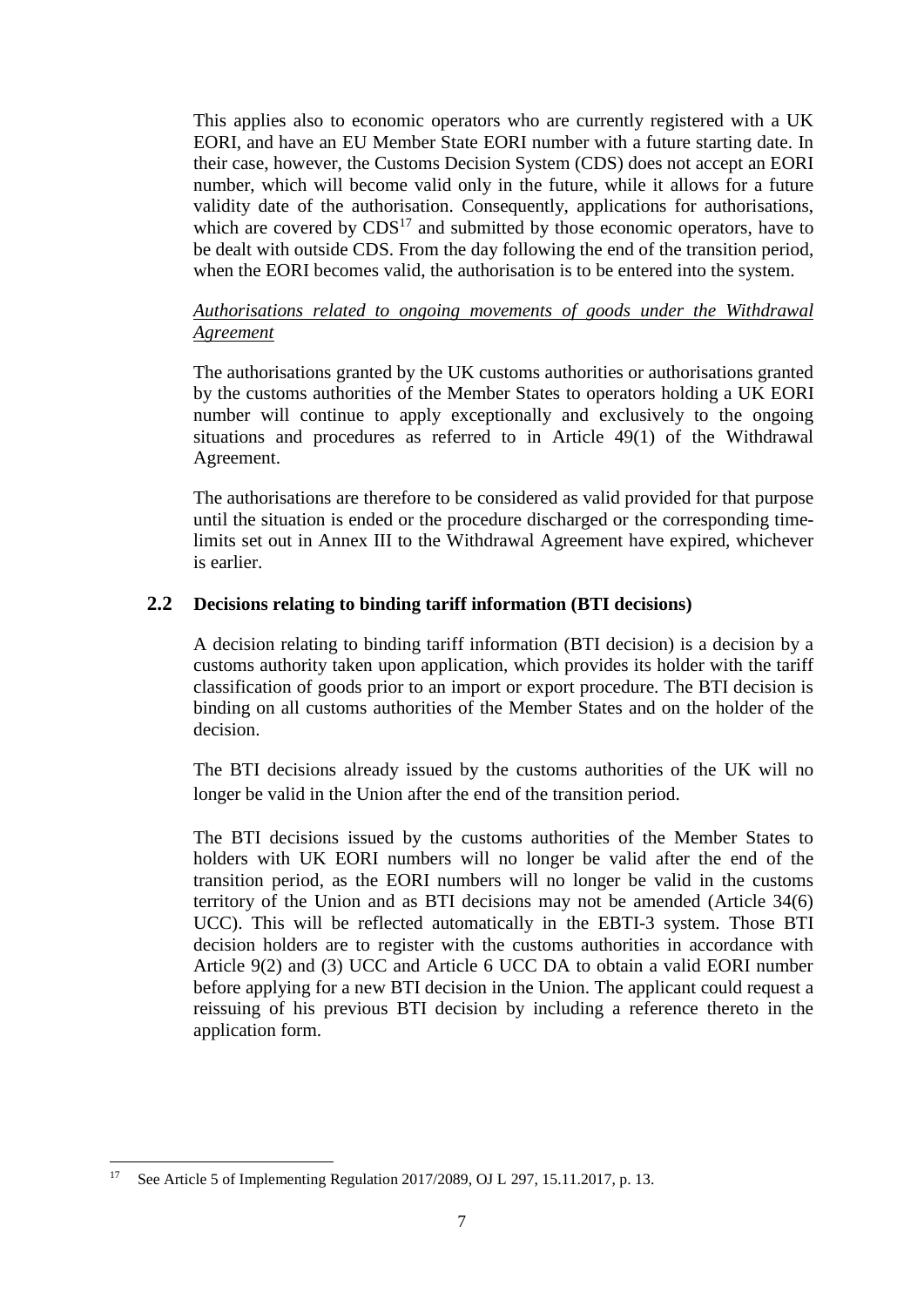# <span id="page-7-0"></span>**2.3 Decisions relating to binding origin information (BOI decisions) 18**

A decision relating to binding origin information (BOI decision) is a written decision by a customs authority taken upon application, which provides its holder with a determination of the origin of goods prior to an import or export procedure. The BOI decision is binding on all customs authorities of the Member States and on the holder of the decision.

The BOI decisions already issued by the customs authorities of the UK will no longer be valid in the Union after the end of the transition period.

In addition, when taking BOI decisions after the end of the transition period, the customs authorities of the Member States are not to consider UK inputs (materials or processing operations) as having an "EU origin" (for non-preferential purpose) or being "originating in the EU" (for preferential purpose) for the determination of the origin of goods incorporating those inputs.

The BOI decisions issued by the customs authorities of the Member States to holders with UK EORI numbers will no longer be valid after the end of the transition period, as the EORI numbers will no longer be valid in the customs territory of the Union and as BOI decisions may not be amended (Article 34(6) UCC). Those BOI decision holders have the possibility to register with the customs authorities to obtain a valid EORI number before applying for a new BOI decision in the Union.

BOI decisions issued before the end of the transition period referred to goods including UK inputs (materials or processing operations) which were determinant for the acquisition of origin will no longer be valid after the end of the transition period.

### <span id="page-7-1"></span>**3. BAGGAGE TAGS**

A baggage tag as set out in Annex 12-03 UCC  $IA^{19}$  may be affixed on hold baggage, which is scheduled to leave the UK with an aircraft before the end of the transition period, but arrives at an EU airport after that date.

### <span id="page-7-2"></span>**4. PREFERENTIAL ORIGIN ASPECTS<sup>20</sup>**

After the end of the transition period, the UK no longer forms part of the customs territory of the Union. Consequently, UK content (material or processing operations) is

**<sup>.</sup>** <sup>18</sup> For the purpose of BOI decisions, Northern Ireland content, as the content of the rest of the UK is to be considered as non-originating after the end of the transition period.

<sup>19</sup> Commission Implementing Regulation (EU) 2015/2447 of 24 November 2015 laying down detailed rules for implementing certain provisions of Regulation (EU) No 952/2013 of the European Parliament and of the Council laying down the Union Customs Code, OJ L 343, 29.12.2015, p. 558–893, (hereafter "**UCC IA**").

<sup>&</sup>lt;sup>20</sup> For the purpose this section on Preferential origin aspects, Northern Ireland content, as the content of the rest of the UK is to be considered as non-originating after the end of the transition period.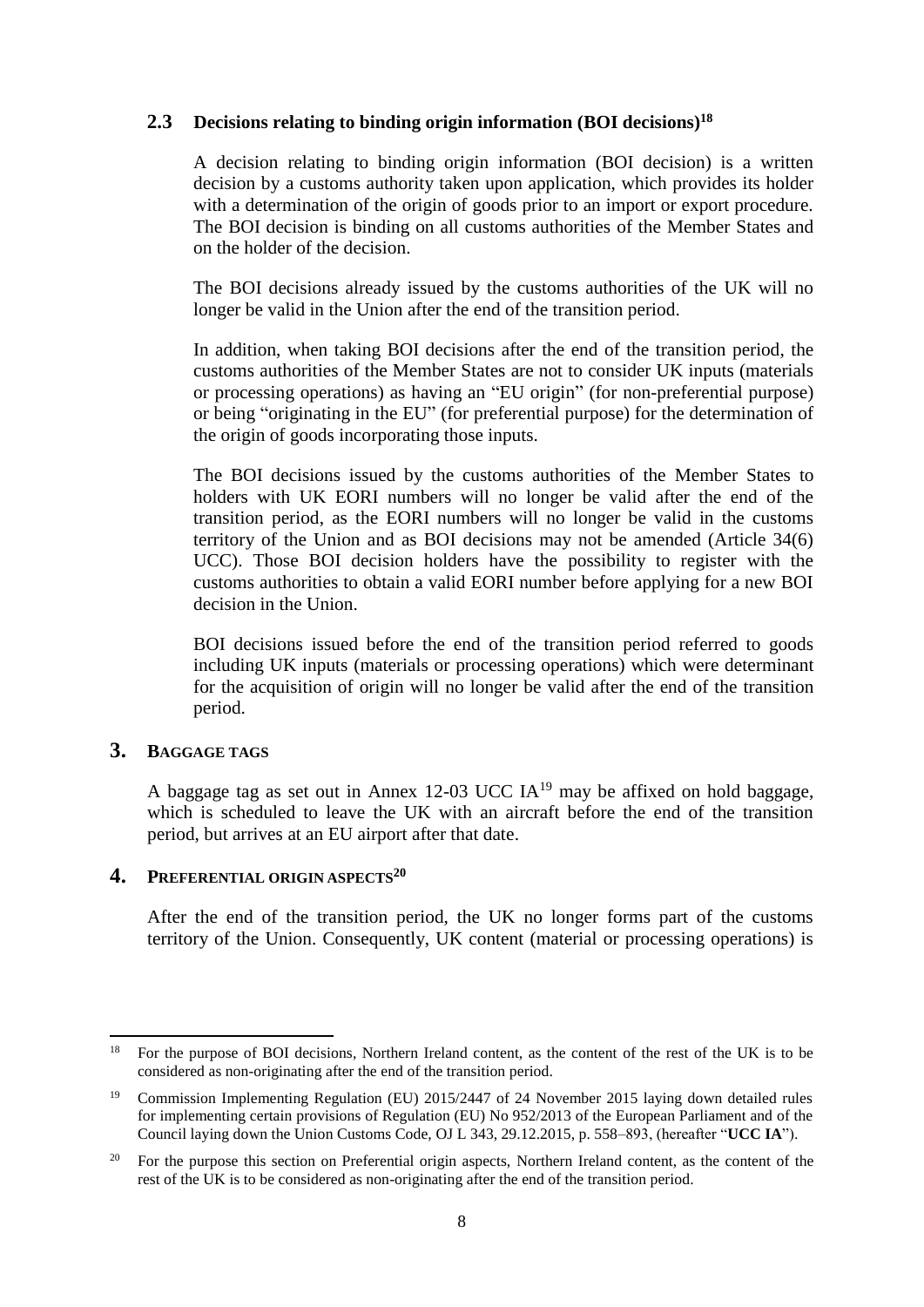"non-originating" under EU preferential trade arrangements for the determination of the preferential origin of goods incorporating that content.<sup>21</sup>

EU exporters and producers making out or applying for a proof of origin to export to a partner country<sup>22</sup> are in particular advised to take account of UK input being "nonoriginating" for any export effected after the end of the transition period.

EU importers claiming preferential treatment in the EU (based on a free trade agreement (FTA) or on an autonomous preference regime such as the General System of Preference) are advised to ensure that third country exporters are able to prove that the goods comply with the requirements on preferential origin, taking account of the consequences of the withdrawal of the UK.

Suppliers in EU Member States providing the exporter or the trader with the information necessary to determine the preferential origin of the goods through supplier's declarations should inform the exporters and traders of the changes on the originating status of the goods supplied before the end of the transition period and for which they provided such supplier's declarations.

In the case of long-term supplier's declaration, the suppliers in EU Member States should inform the exporter or trader if the long-term supplier's declaration is not valid any longer after the end of the transition period for all or some consignments covered by the long-term supplier's declaration.

# <span id="page-8-0"></span>**4.1 Establishing preferential origin<sup>23</sup> for the purpose of EU preferential arrangements**

**Without prejudice to sub-section 4.2, goods imported into the Union from the UK** after the end of the transition period become non-originating goods for the purposes of their use under EU preferential arrangements. This means the following:

- − Goods produced in the UK, even if before the end of the transition period, if relocated to the Union or imported into the Union from the UK after the end of the transition period, are not considered as EU originating for the purposes of their use under EU preferential arrangements.
- − Goods produced in the EU before the end of the transition period, if located in the UK before the end of the transition period and imported into the Union after the end of the transition period, are not considered as EU originating for

 $21$ <sup>21</sup> In relation to UK Overseas Countries and Territories (Annex II TFEU), UK OCT content (material and work or processing) cannot be used for cumulation proposes in other relevant EU partners after the end of the transition period.

 $22$  As part of the EU common commercial policy, the EU has also preferential trade arrangements in the Generalised Scheme of Preferences [\(http://ec.europa.eu/trade/policy/countries-and](http://ec.europa.eu/trade/policy/countries-and-regions/development/generalised-scheme-of-preferences/index_en.htm)[regions/development/generalised-scheme-of-preferences/index\\_en.htm\)](http://ec.europa.eu/trade/policy/countries-and-regions/development/generalised-scheme-of-preferences/index_en.htm). With regard to the issues set out in this note (effect of United Kingdom input when determining the preferential origin for tariff treatment), the preferential tariff treatments in the Generalised Scheme of Preferences may be in practice less relevant than Free Trade Agreements. However, for the sake of completeness, both aspects are addressed in this note.

<sup>&</sup>lt;sup>23</sup> References to "originating" or "non-originating" in this section should be considered only in relation to preferential origin.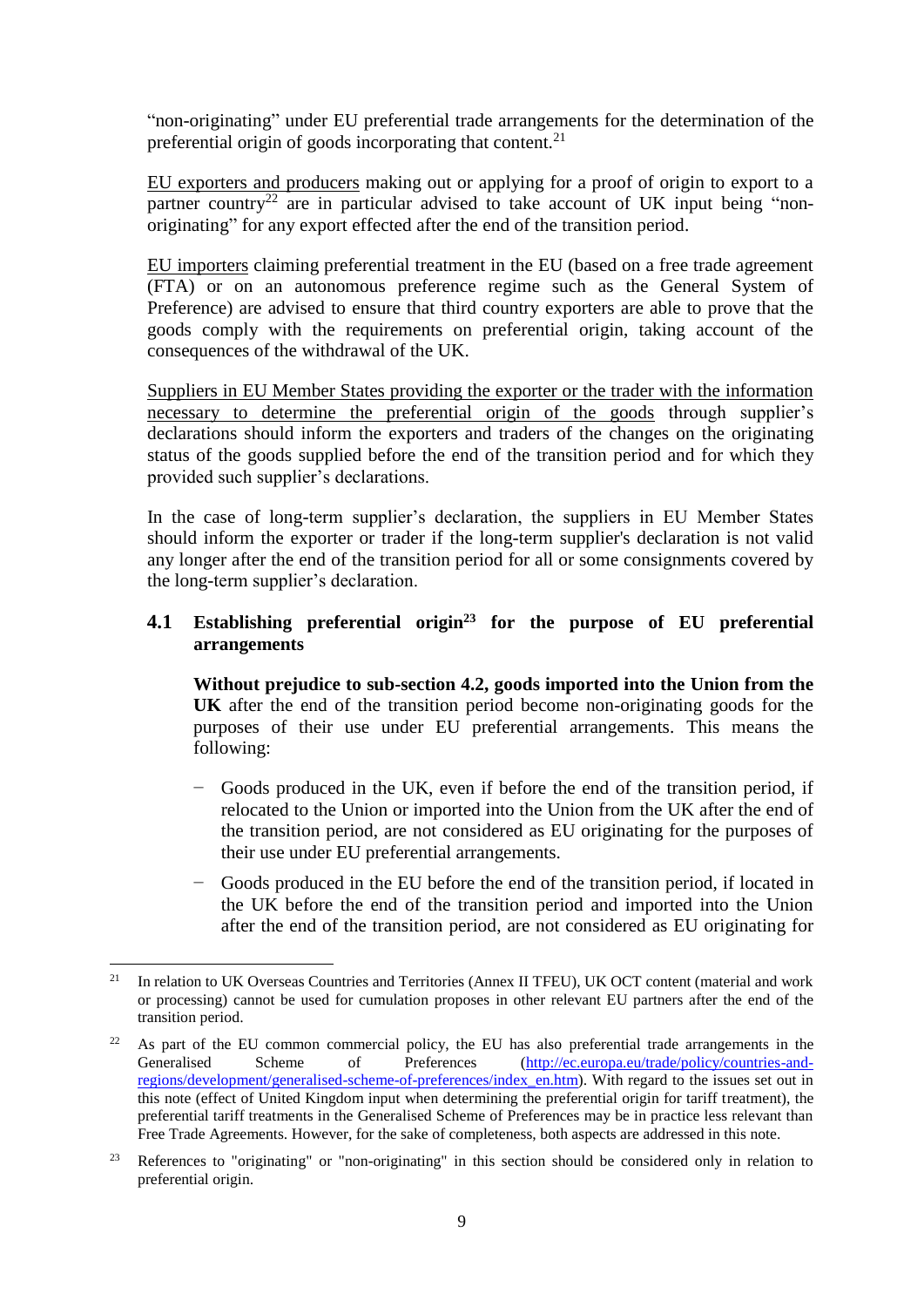the purposes of their use under EU preferential arrangements and in accordance with the principle of territoriality.

− Goods originating in EU preferential partner countries and imported into the UK before the end of the transition period in accordance with the preferences provided by EU preferential trade arrangements, if imported into the Union from the UK after the end of the transition period, are not considered as originating in the corresponding partner country. These goods can therefore not be used for cumulation purposes with that partner country (bilateral cumulation) or with other partner countries (diagonal cumulation) under EU preferential arrangements.

### <span id="page-9-0"></span>**4.2 Requirements for direct transportation/non-manipulation**

EU originating goods **exported** after the end of the transition period **from the Union via the UK into a third country** with which the Union has a preferential arrangement may be entitled for preferential treatment in that third partner country, provided that the provisions on direct transport/non-manipulation contained in the origin provisions of the relevant EU preferential arrangement are respected.

Similarly, goods originating in a third partner country **imported** after the end of the transition period **from that partner country into the EU via the UK** may be entitled for preferential treatment in the EU provided that the provisions on direct transport/non-manipulation contained in the origin provisions of the relevant EU preferential arrangements are respected.

# <span id="page-9-1"></span>**4.3 Proofs of origin<sup>24</sup>**

# *Proofs of origin issued/made out before the end of the transition period*

− Proofs of origin issued/made out in the EU or in the UK

Proofs of origin issued/made out in the EU in relation to goods with a UK content or in the UK before the end of the transition period are to be considered as valid proof of origin, **provided that the export of the consignment has been effected or ensured before the end of the transition period.**

The validity is limited to the period established under the relevant EU trade preferential arrangements, for the purpose of being used at importation in the partner country in accordance with the relevant provisions of the EU preferential arrangements.

However, EU preferential partner countries may question such proofs of origin and request verification when they accompany goods imported in the preferential partner countries after the end of the transition period. In those cases, Member State customs authorities will reply to verification requests, in accordance with the possibilities available to them to confirm the originating status of the goods or the authenticity of those proofs. For those purposes, the

 $24$ <sup>24</sup> Proofs of origin issued or made out: certificates of origin issued, invoice declarations, origin declarations and statement on origin made out.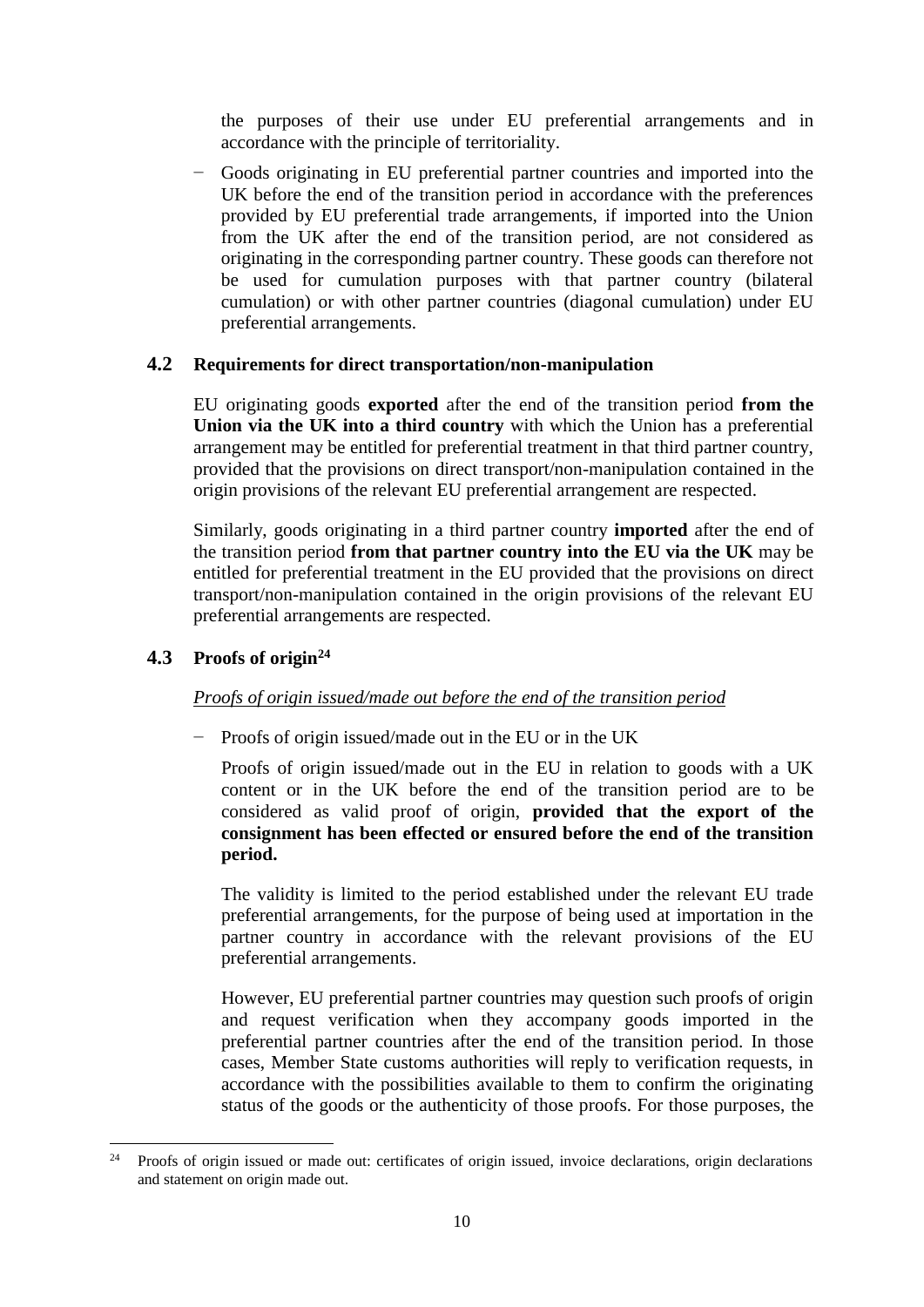EU origin is to be determined at the time when the exportation was effected, in light of the principle described in the first paragraph above.

Proofs of origin issued/made out in the EU preferential partner countries

Proofs of origin issued or made out in EU preferential partner countries before the end of the transition period in relation to goods with UK content will be considered as valid proof of origin during its period of validity in the Union, **provided the export of the consignment has been effected or ensured before the end of the transition period**.

However, goods with EU origin incorporating UK content relevant for the acquisition of origin imported in the EU preferential partner countries and accompanied by a valid EU proof of origin may not be used in the EU preferential partner countries for cumulation purposes after the end of the transition period.

# *Proofs of origin<sup>25</sup> issued/made out after the end of the transition period*

In specific cases, specific types of proof or origin may be issued/made out after the end of the transition period for exportations, which were effected before the end of that period:

− Duplicate movement certificates

A duplicate movement certificate may be issued after the end of the transition period at the request of an EU exporter in relation to an original movement certificate issued by the customs authorities of the Member States before the end of that period.

− Movement certificates issued retrospectively

A movement certificate may be issued retrospectively after the end of the transition period at the request of an EU exporter where the goods were exported before the end of that period.

Retrospective origin declarations, statements on origin and invoice declarations

An EU exporter may make out an origin declaration after the end of the transition period where the goods were exported before the end of that period.

# <span id="page-10-0"></span>**4.4 Supplier's declarations for preferential trade purposes**

Supplier's declarations are supporting documents on the basis of which proofs of origin can be issued or made out. After the end of the transition period, they can be relied upon for the issuance of proofs of origin on the condition that they do not consider UK content for the acquisition of origin.

Exporters and competent customs or other competent authorities issuing or making out proofs of origin after the end of the transition period are required to ascertain

<sup>1</sup> <sup>25</sup> Proofs of origin issued or made out; certificates of origin issued; self-certification.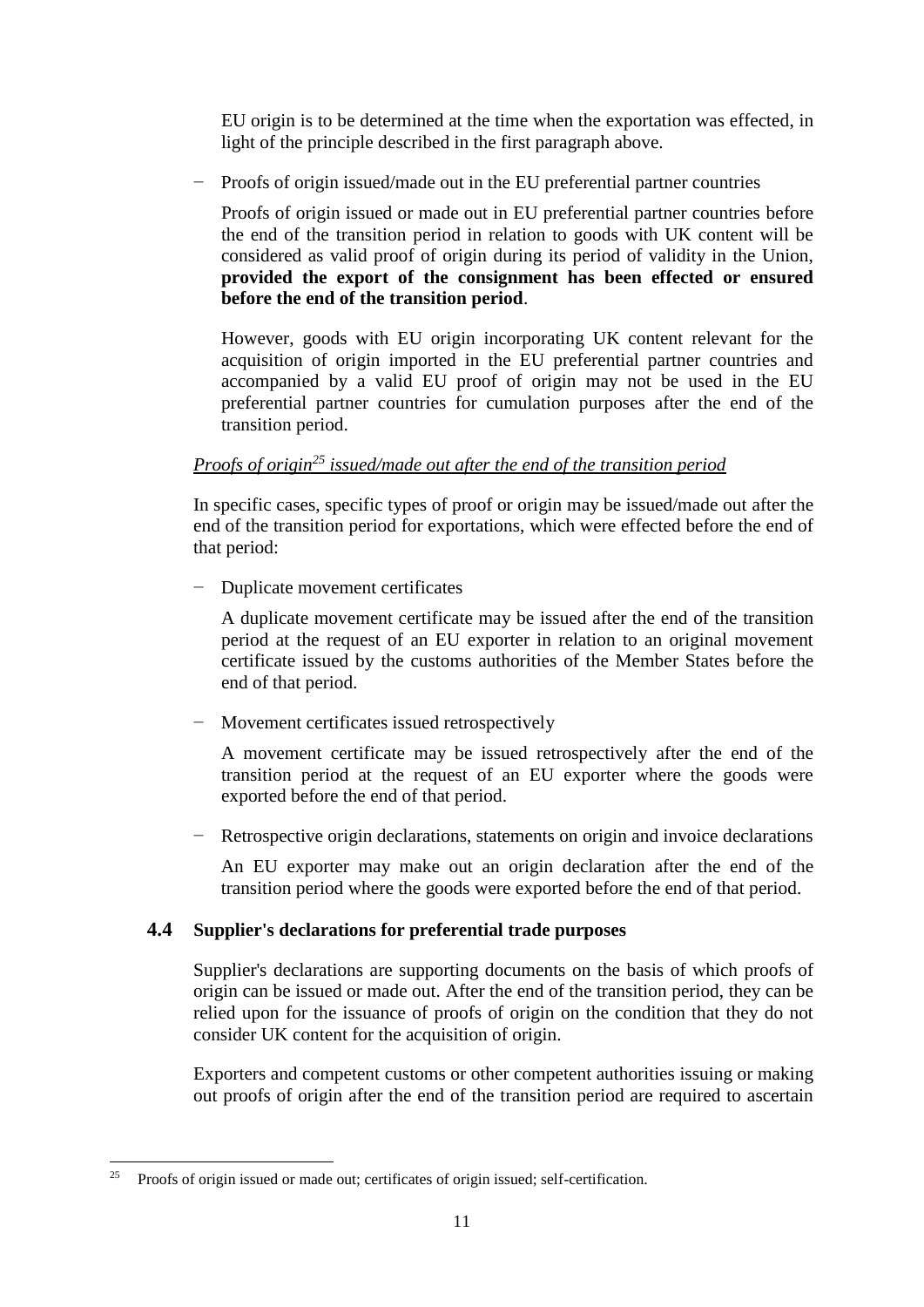whether supplier's declarations meet the conditions at the time the proof is issued / made out and the exportation effected.

From the end of the transition period, supplier's declarations made out by UK suppliers before the end of the transition period may not be used for the purposes of issuing or making out proofs of origin in EU Member States.

# <span id="page-11-0"></span>**4.5 Approved exporters**

With respect to approved exporters for the purposes of making out invoice declarations or origin declarations in accordance with the relevant provisions on preferential origin of the Union the following applies:

- − Authorisations granted by UK customs authorities to exporters and reconsignors to be approved exporters are no longer valid in the Union after the end of the transition period.
- − Authorisations granted by the customs authorities of the Member States to exporters and re-consignors established in the UK are no longer valid in the Union after the end of the transition period*.*
- − Authorisations granted by the customs authorities of the Member States to exporters and re-consignors established in the Union with a UK EORI number are no longer valid in the Union after the end of the transition period*.*
- − EU approved exporters and re-consignors established in the Union should inform the concerned national customs authority regarding changes on the fulfilment of the conditions subject to which they were authorised, considering that UK content will be non-originating after the end of the transition period. Accordingly, the customs authorities of the Member States which authorised those exporters and re-consignors as approved exporters will amend or withdraw the authorisation as appropriate.

### <span id="page-11-1"></span>**4.6 Registered exporters (REX)**

With respect to registered exporters (REX) for the purposes of making out statements on origin or origin declarations in accordance with the relevant provisions on preferential origin of the Union:

- − Registration by UK customs authorities of exporters and re-consignors in REX are no longer valid in the Union after the end of the transition period.
- − Registrations by the customs authorities of the Member States to exporters and re-consignors established in the UK are no longer valid in the Union after the end of the transition period.
- − Registrations by the customs authorities of the Member States to exporters and re-consignors established in the Union with a UK EORI number are no longer valid in the Union after the end of the transition period.
- − EU registered exporters and re-consignors established in the Union should inform immediately the concerned national customs authority on any relevant change relating to information they provided for the purposes of their registration. Accordingly, the customs authorities of the Member States which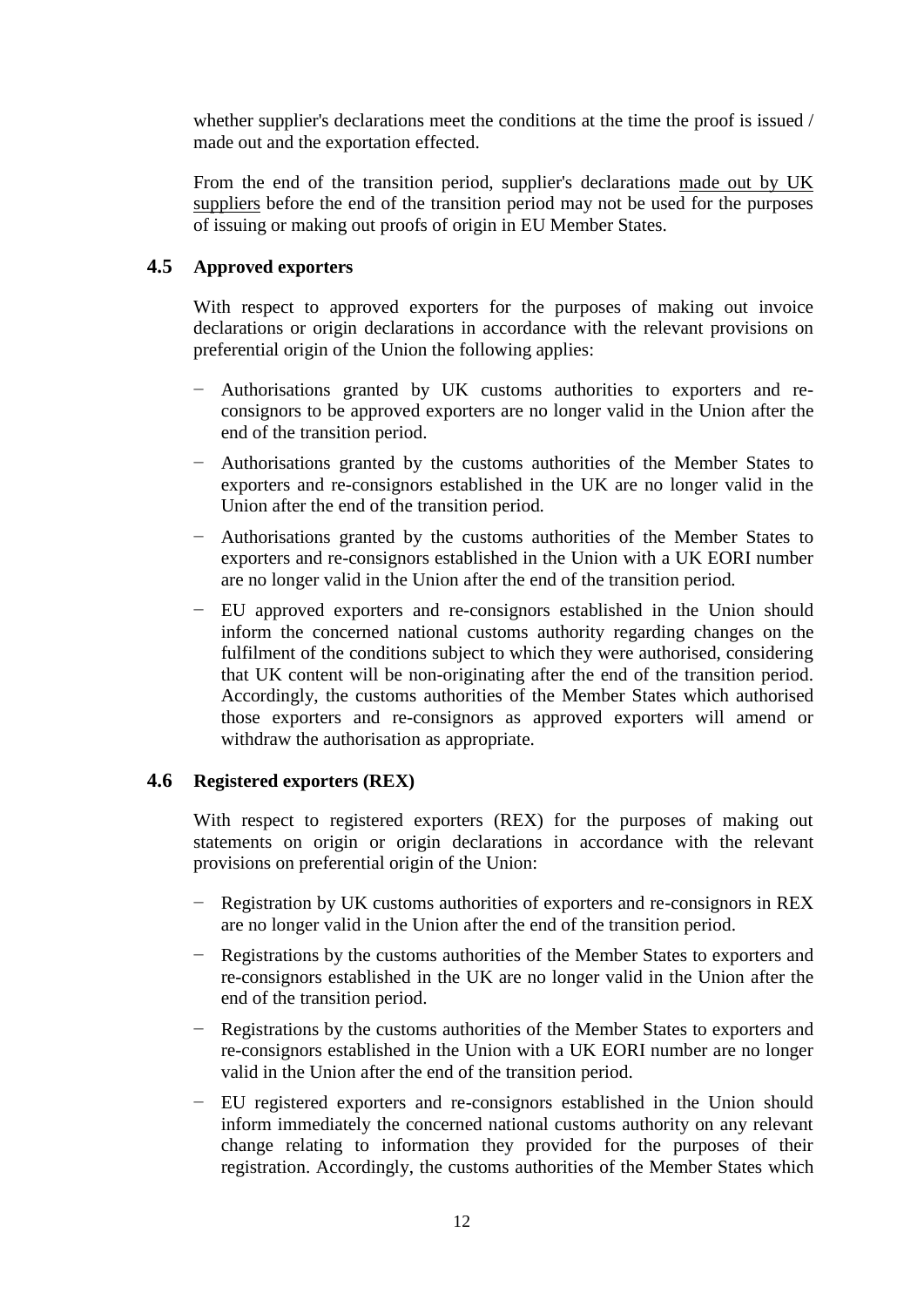have registered those exporters and re-consignors will revoke the registration if the conditions for being registered are no longer met.

# <span id="page-12-0"></span>**4.7 Origin quota derogations established in certain EU FTAs**

Since origin quota derogations are covered by Article 56(4) UCC, the same rules as those for tariff quotas will apply.

# <span id="page-12-1"></span>**5. ENTRY OF GOODS INTO THE CUSTOMS TERRITORY OF THE UNION**

# <span id="page-12-2"></span>**5.1 Entry summary declaration (ENS)**

Goods brought from the UK into the customs territory of the Union after the end of the transition period are to be covered by an entry summary declaration (ENS), where required, which has to be lodged within the time-limits set out in the UCC DA. <sup>26</sup> This includes also the goods moving between two points in the customs territory of the Union via the UK. A transit declaration comprising all security and safety data may be used to comply with ENS requirements and subject to time-limits being respected, e.g. where common transit is used. For details on ENS requirements for specific transit or export scenarios, depending on the location of the goods at the end of the transition period, please see section 7.1 Transit and section 8.2 Export and re-export, respectively.

Where an ENS was lodged at the customs office of first entry in the UK before the end of the transition period for goods arriving only after the end of that period, based on Article 48(1) of the Withdrawal Agreement it remains valid for subsequent ports or airports in the Union (or vice versa).

The same applies in case of diversions where goods covered by an ENS, which had been lodged before the end of the transition period with the customs office of first entry in the UK, were diverted and arrive instead in the Union after the end of the transition period, and the ENS data have to be forwarded to the actual customs office of first entry. In those situations, the economic operator is not required to lodge a new ENS.

In the specific case where goods leave the UK directly for the Union before the end of the transition period and arrive in the customs territory of the Union after the end of that period, no ENS is required.

# <span id="page-12-3"></span>**5.2 Temporary storage of goods (TS)**

Authorisations granted by the customs authorities of the Member States including the possibility to move goods to a TS facility in the UK will have to be amended to exclude such possibility after the end of the transition period.

Based on Article 49(1) of the Withdrawal Agreement, the UCC will apply to goods for which a TS declaration was lodged before the end of the transition period and which are located in the UK customs territory at the end of that period. Those goods will have to be placed under a customs procedure or re-exported

<sup>1</sup> <sup>26</sup> Articles 105 to 111 UCC DA.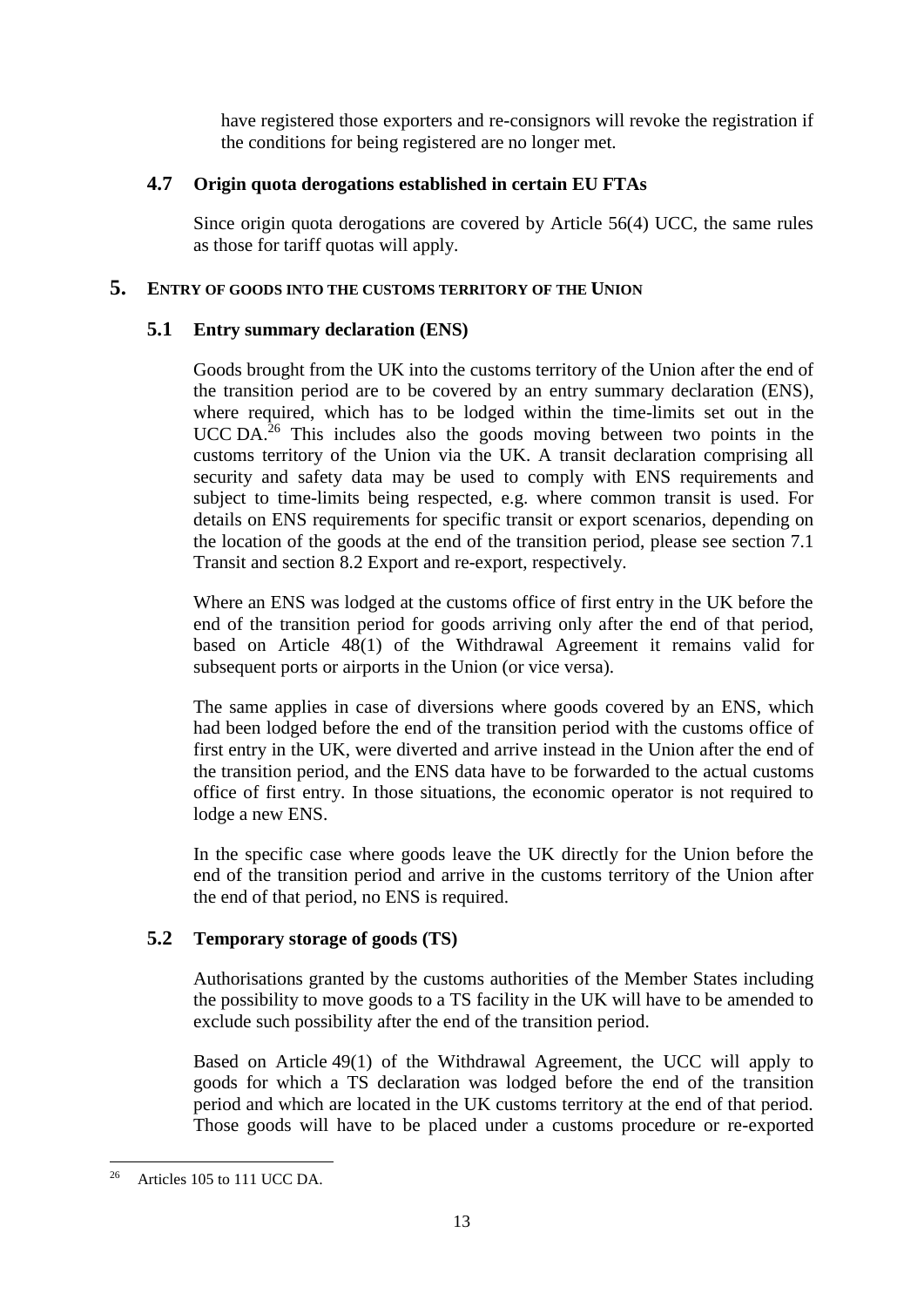within the 90-day time-limit set out in Article 149 UCC. In case of noncompliance, a customs debt will be incurred according to Article 79 UCC. Where the TS declaration lodged before the end of the transition period for goods located in the UK is invalidated after the end of the transition period (e.g. as the non-Union goods were not actually presented to customs according to Article 146(2) UCC), the UCC will only apply if the goods were actually in the Union before the end of the transition period.

In accordance with the second subparagraph of Article 49(1) of the Withdrawal Agreement, movements of goods between the Union and the UK according to Article 148(5)(b) and (c) UCC are not allowed, where they would end only after the end of the transition period.

Where goods in TS covered by an authorisation for the operation of TS facilities granted by the UK customs authorities arrive at the EU border after the end of the transition period, those goods will be treated as non-Union goods brought to the customs territory of the Union from a third country.

Where goods in TS arrive in the Union already before the end of the transition period, but their movement to an EU TS facility is intended to continue after that date, that movement will not be covered by a valid authorisation. Therefore, the TS situation for those goods covered by a non-valid authorisation should end before the end of the transition period (e.g. by placing the goods under a customs procedure or re-exporting them). Where due to exceptional circumstances the temporary storage for those goods cannot end before the end of the transition period, it should end without delay as soon as those circumstances have ended. If such regularisation does not take place, there will be a non-compliance of the obligations laid down in the customs legislation concerning the introduction of non-Union goods into the customs territory of the Union and therefore Article 79 UCC will apply, i.e. a customs debt due to non-compliance will be incurred.

# <span id="page-13-0"></span>**5.3 Customs status of goods**

### *Ongoing movements of goods*

Union goods which are moving as intra-Union movement from the UK to the Union or vice versa around the end of the transition period may still be treated as an intra-Union movement, subject to the fulfilment of the requirements set out in Article 47 of the Withdrawal Agreement. This will equally apply to Union goods moving between two points in the customs territory of the Union via the UK.

According to Article 47(2) of the Withdrawal Agreement, the following is to be proven by the person concerned when those goods arrive at the respective border between the Union and the UK: (i) that those movements have started before the end of the transition period and ended thereafter; and (ii) that the goods have the customs status of Union goods.<sup>27</sup> The means of proof of the customs status of Union goods to be used for that purpose are set out in Article 199 UCC IA.

 $27$ Article 47(2) of the Withdrawal Agreement sets out that the presumption of the customs status of Union goods in Article 153(1) UCC will no longer apply to the ongoing movements of goods between the UK and the EU. As long as those goods remain in the respective customs territory  $-$  of the Union or of the UK,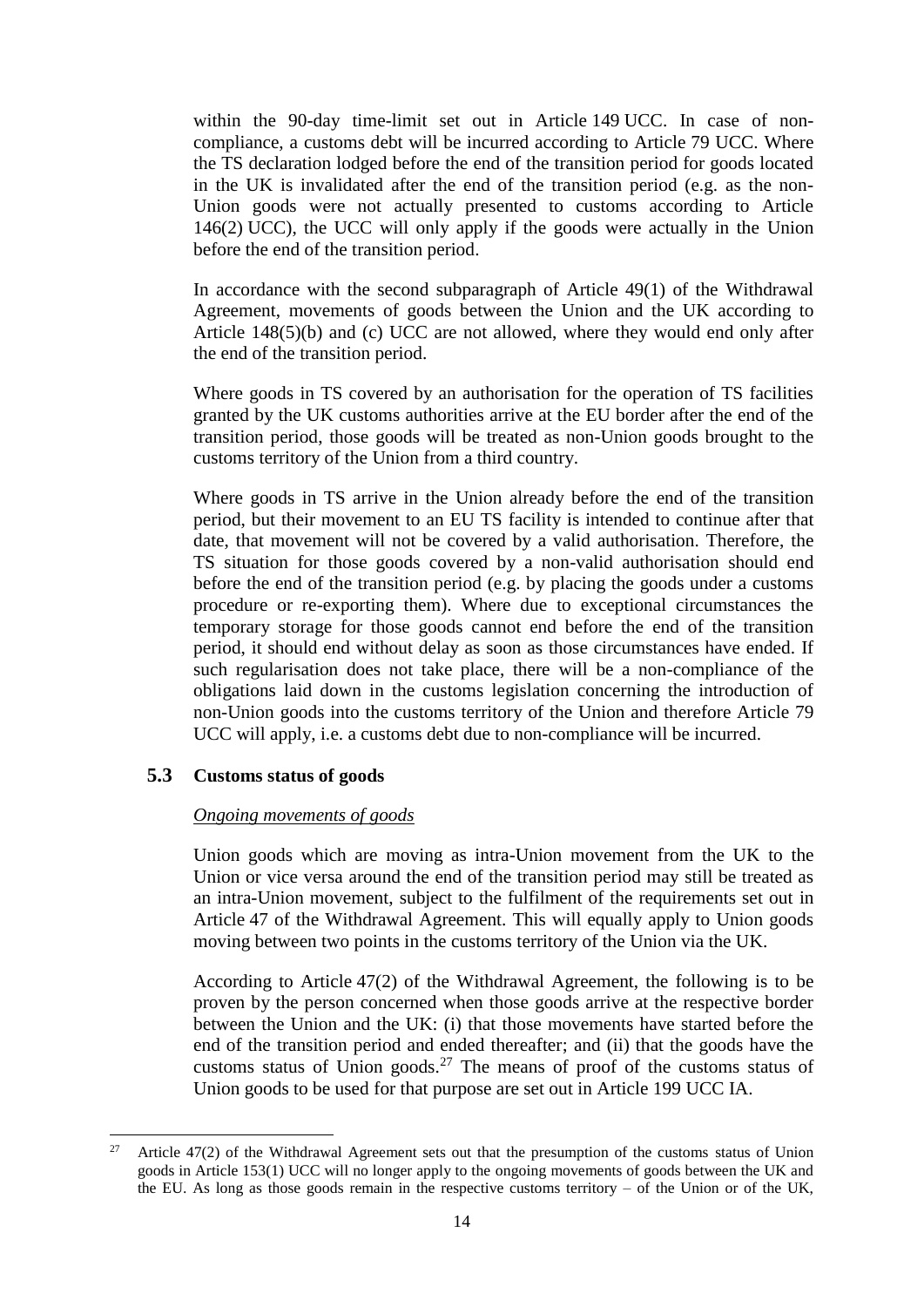The proof of the start of the movement prior to the end of the transition period is to be provided by a transport document or any other document showing the date when the movement, which covers the border-crossing part, has started. This would in most cases be the date the carrier took over the goods for the transport; other cases may be where the goods are taken over by a freight forwarder who takes over the responsibility of the goods and who then later subcontracts a carrier. In the latter case, the economic operator will possibly not have any control over the timing of the transport; nonetheless, where he intends to make use of the Withdrawal Agreement for the respective movement of goods, he should provide a proof of status to the freight forwarder. Examples of transport documents are: CMR document, CIM consignment note, bill of lading, multimodal bill of lading, or air waybill.

Where, when arriving at the border between the Union and UK after the end of the transition period, the economic operator cannot provide the respective proofs, those goods will be treated as third country goods, i.e. the respective customs debt, VAT and excise duties, where applicable, will have to be paid when those goods are released for free circulation in the customs territory of the Union. Where applicable, export or import licenses will be required for those ongoing movements without proofs.

#### *Origin aspects*

 $\overline{a}$ 

Where goods keep their customs status of Union goods, i.e. as set out above, where Union goods are moving between the EU and the UK at the end of the transition period and fulfil the criteria of Article 47(2) of the Withdrawal Agreement, those goods will be considered as originating for the purposes of their use under EU preferential arrangements, provided that the necessary documents to prove the origin of the goods are available according to the provisions of the concerned EU preferential regime, in the following two situations: (i) where those goods were goods produced in the EU and located in the UK at the end of the transition period; or (ii) where those goods originating in EU preferential partner countries were imported into the UK before the end of the transition period. This will equally apply also to Union goods moving between two points in the customs territory of the Union via the UK.

#### *Goods carried by air under a single transport document (STD)*

According to Article 47(3) of the Withdrawal Agreement, where Union goods are carried by air and have been loaded or transhipped at a Union airport for consignment to an UK airport or vice versa, and are carried under a single transport document (STD) according to Article 119(2)(a) UCC DA issued in a Member State or in the UK and that movement starts before the end of the transition period and arrives at the respective other airport after the end of the transition period, those goods will keep their Union status and no proof of the customs status of Union goods will be required. This will be practically relevant only for aircrafts leaving in the late hours before 00:00 CET on the date of the end

respectively, no proof of the customs status of Union goods will be required. The non-application of the presumption steps in when the goods cross the border between the EU and the UK after the end of the transition period.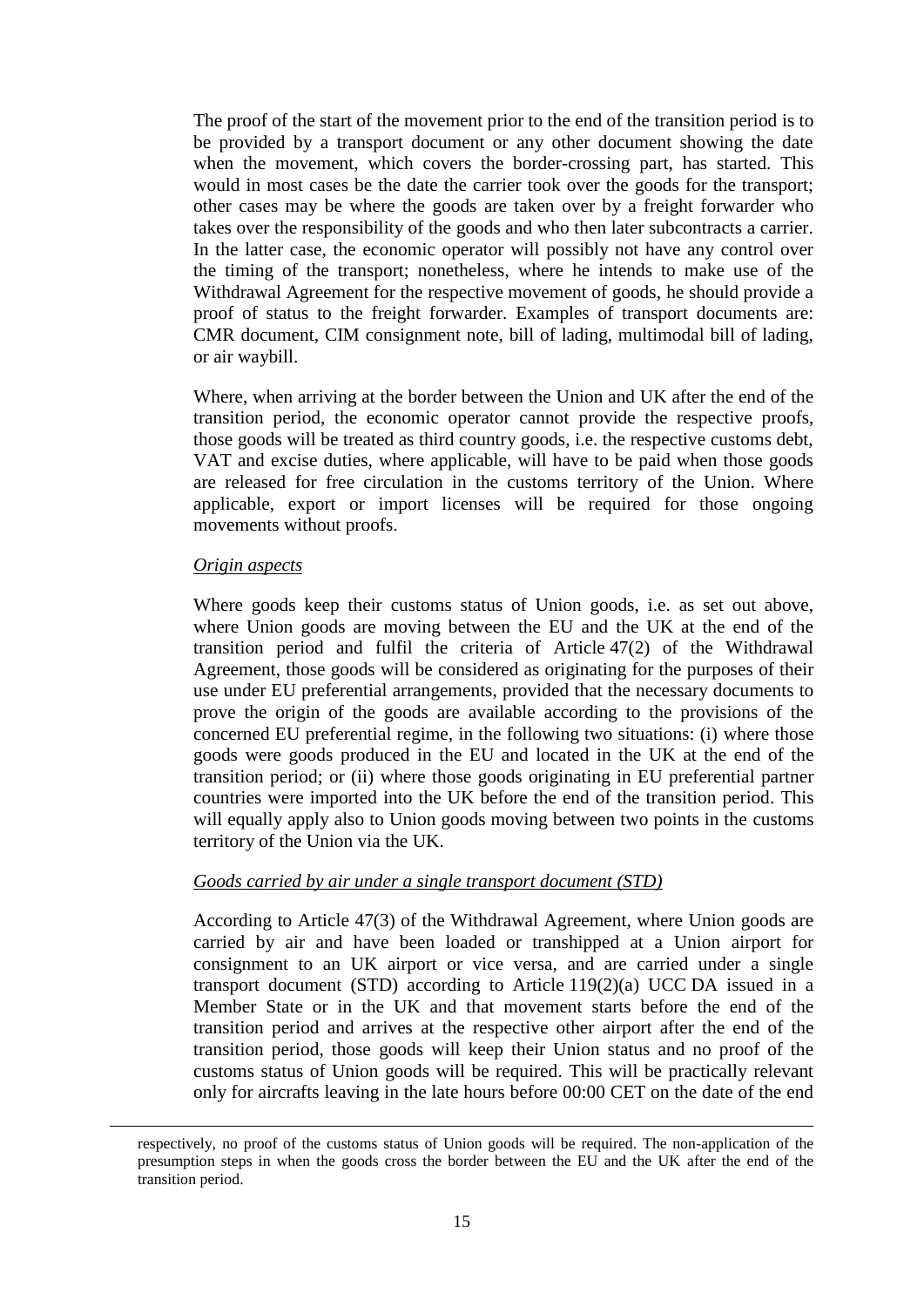of the transition period on a direct flight to the respective other airport and arriving there after 00:00 CET on the day following the end of the transition period.

### *Goods carried by sea*

Concerning the Regular Shipping Service (RSS), Article 47(4) and (5) of the Withdrawal Agreement address voyages which have started before the end of the transition period, call at a UK port during the voyage, and end after the end of the transition period.

Where an RSS vessel has during an ongoing voyage called at UK port(s) before the end of the transition period, the customs status of Union goods transported on the RSS vessel is covered by the RSS and will not be altered. The same applies to Union goods loaded before the end of the transition period and unloaded in any ports thereafter, even where the RSS vessel has during an ongoing voyage called at any UK port(s) after the end of that period.

Where an RSS vessel has during an ongoing voyage called at UK port(s) after the end of the transition period, a proof of the customs status of Union goods will be required upon unloading for any Union goods loaded in any UK or Union ports called at after the end of that period. The means of proof of the customs status of Union goods which are to be used for that purpose are those set out in Article 199 UCC IA. This means that if an RSS vessel calls at a UK port after the end of the transition period, the RSS authorisation cannot be invoked any longer for the remaining part of the ongoing voyage.

### <span id="page-15-0"></span>**5.4 Relief from import duty**

### *Returned goods*

Where Union goods were temporarily exported from the UK before the end of the transition period and are re-imported in the Union after the end of that period complying with the conditions established in Article 203 UCC, those goods are to be considered returned goods and hence be imported with total relief.

Where Union goods are brought from the Union to the UK before the end of the transition period and where then such goods move back to the Union after the end of that period, the provisions on returned goods referred to in Article 203 UCC apply if the economic operator can provide evidence that the Union goods:

- − were transported to the UK prior to the end of the transition period; and
- return in an unaltered state in accordance with Article 203(5) UCC and Article 158 UCC DA.

The end of the transition period, however, may not be used as special circumstances in order to exceed the three-year period referred to in Article 203(1) UCC.

The proof that the Union goods were brought to the UK prior to the end of the transition period should be provided in particular by the respective transport documents and, if necessary, accompanied by other relevant documents (e.g. a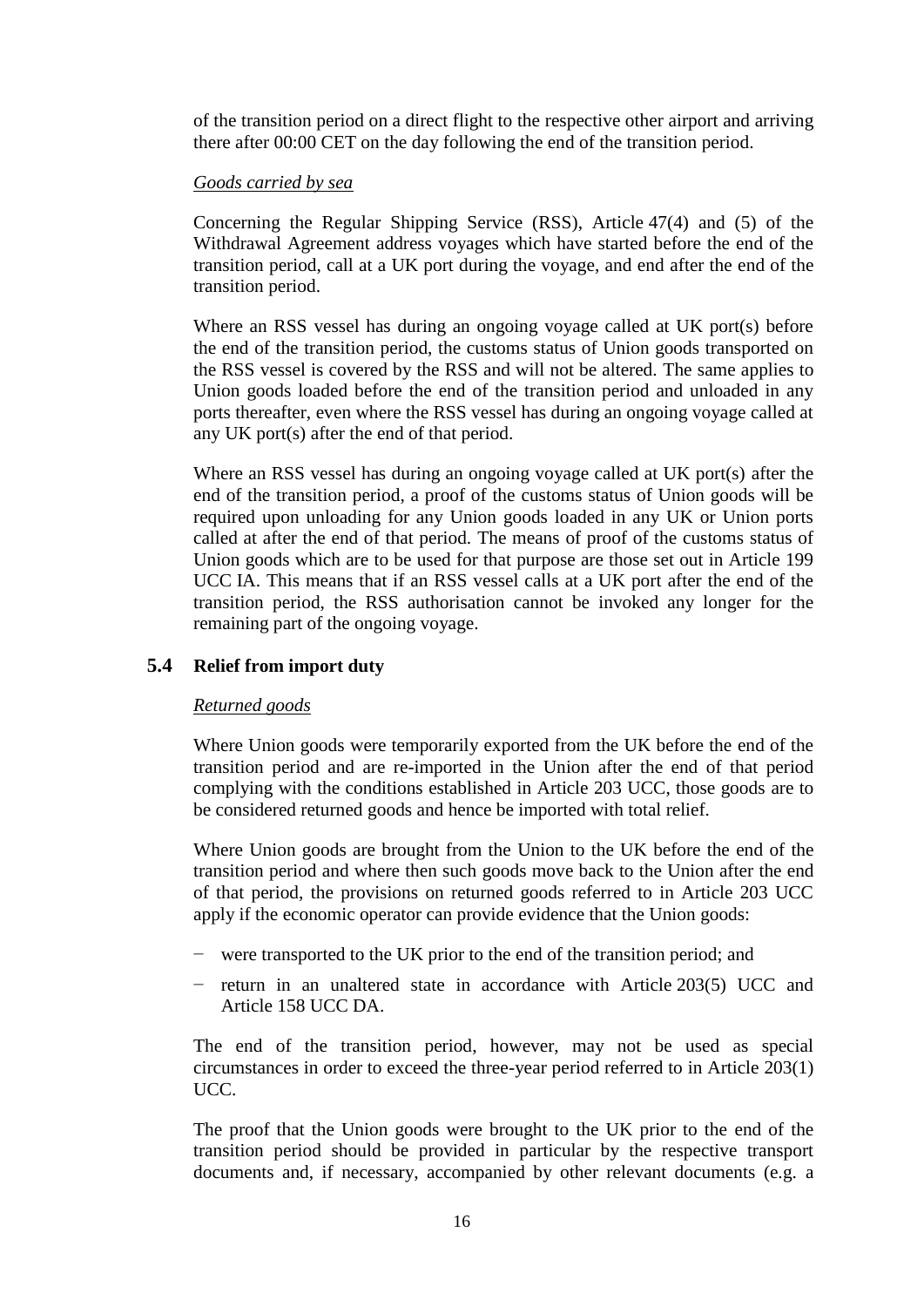lease contract). Where applicable, a proof may be required that the state of the goods has not been altered.

# *Duty Relief Regulation*

Concerning the duty relief for personal property belonging to natural persons transferring their normal place of residence from a third country to the Union, Article 5 of the Duty Relief Regulation (EC) No 1186/2009<sup>28</sup> foresees a continuous period of at least twelve months at a normal place of residence outside the customs territory of the Union for duty-free treatment.

For that personal property as well as for other categories of goods covered by Regulation (EC) No 1186/2009, e.g. goods imported on the occasion of a marriage set out in Article 12 of Regulation (EC) No 1186/2009, the requested periods, e.g. the period of residence, may include also the period prior to the end of the transition period for the purpose of application of Regulation (EC) No 1186/2009.

### <span id="page-16-0"></span>**6. RELEASE FOR FREE CIRCULATION**

The UCC will continue to apply in accordance with Article 49(1) of the Withdrawal Agreement to goods located in the UK customs territory for which the UK customs authorities accepted a customs declaration for release for free circulation before the end of the transition period, but which are released only after the end of that period. This may happen since the verification took some time, e.g. as the declarant had to provide additional documents or customs was awaiting the results of a laboratory analysis (Articles 77(1)(a), 188, 194 UCC).

Where a customs declaration for release for free circulation is invalidated after the end of the transition period and the goods were previously in TS, the goods declared in the invalidated customs declaration are considered to be in TS from the date of acceptance of the customs declaration for release for free circulation, i.e. before the end of the transition period, and hence the UCC will apply to them. If such an invalidated customs declaration for release for free circulation covers goods which were previously placed under another customs procedure (e.g. customs warehousing), the goods declared will be considered to be in such customs procedure as from before the end of the transition period.

### <span id="page-16-2"></span><span id="page-16-1"></span>**7. SPECIAL PROCEDURES**

# **7.1 Transit**

### *Union/common transit procedures<sup>29</sup>*

At the end of the transition period, the UK accedes to the Convention on a common transit procedure<sup>30</sup> (CTC) in its own right, hence it may use common

<sup>28</sup> <sup>28</sup> Council Regulation (EC) No 1186/2009 of 16 November 2009 setting up a Community system of reliefs from customs duty, OJ L 324, 10.12.2009, p. 23.

<sup>&</sup>lt;sup>29</sup> DG TAXUD has published Annex I Brexit Transit Business Scenarios with practical examples for transit movements, as described in this section: [https://ec.europa.eu/taxation\\_customs/sites/taxation/files/annex\\_i\\_brexit\\_transit\\_business\\_scenarios.pdf.](https://ec.europa.eu/taxation_customs/sites/taxation/files/annex_i_brexit_transit_business_scenarios.pdf)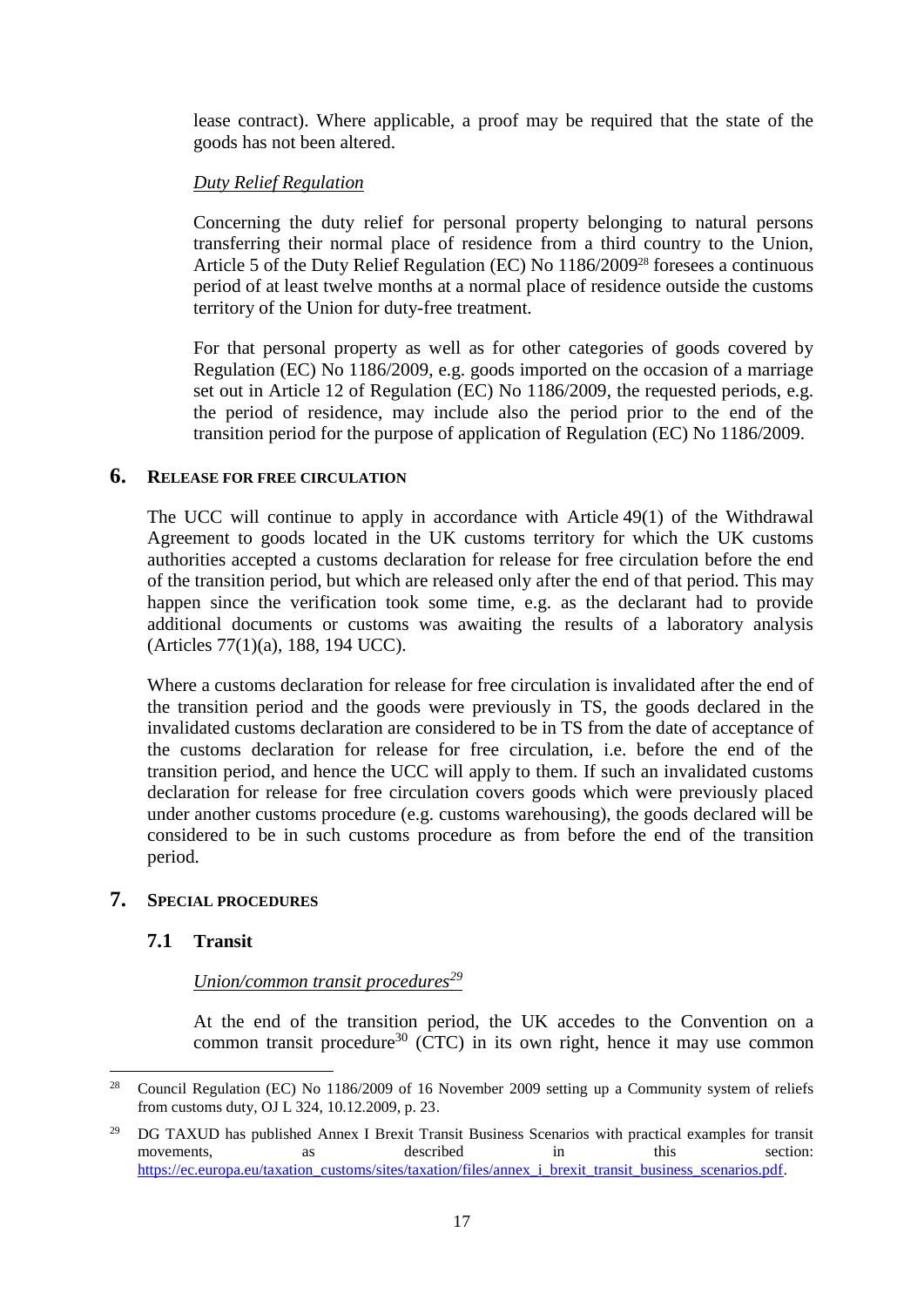transit and continue to have access to the New Computerised Transit System (NCTS) and other related IT systems as a Contracting Party to the CTC. Consequently, the transit operations ongoing at the time of the end of the transition period are to continue in the NCTS.

*Situations where goods were released for a transit procedure in the Union or in a common transit country or in the UK and are located in the UK at the end of the transition period*

Where the goods moving under transit will be located in the UK at the end of the transition period, the UCC will continue to apply to those scenarios in accordance with Article 49(1) of the Withdrawal Agreement. Alternatively, economic operators may in those situations, where the transit operation should end outside the UK, continue the respective transit under the CTC, as described for situations not covered by the Withdrawal Agreement.

- a) Where goods are placed under a Union transit procedure or under a common transit procedure in a common transit country with destination in the UK and where those goods are already located in the UK at the end of the transition period, the transit movement will continue as Union transit to the customs office of destination.
- b) Where goods are placed under a Union transit procedure in the UK with destination in the Union or in a common transit country and those goods are still located in the UK at the end of the transition period, the transit movement will continue as Union transit to the destination in the Union or in the common transit country. At the customs office of entry in the Union, the transit accompanying document (TAD) or the transit/security accompanying document (TSAD) with the movement reference number (MRN) of the transit operation prove that the transit operation is covered by the Withdrawal Agreement. An ENS has to be lodged for security and safety purposes, unless the particulars necessary for the ENS have already been provided with the transit declaration at the customs office of departure, and the obligation has therefore been fulfilled, or the obligation to lodge an ENS is waived under the UCC.
- c) Where goods move between a customs office of departure in a Member State or in a common transit country via the UK to a customs office of destination in a Member State or in a common transit country and those goods are located in the UK at the end of the transition period, the transit movement will continue as Union transit to its destination. At the customs office of entry in the Union, the TAD/TSAD with the movement reference number (MRN) of the transit operation prove that the transit operation is covered by the Withdrawal Agreement. An ENS has to be lodged, unless the particulars necessary for the ENS have already been provided with the transit declaration or the obligation to lodge an ENS is waived under the UCC.

To any enquiry or recovery procedures related to those transit movements, the UCC provisions on enquiry and recovery apply.

 $\ddot{\phantom{a}}$ 

<sup>30</sup> OJ L 226, 13.8.1987, p. 2, as last amended by Decision 1/2017, OJ L 8, 12.1.2018, p 1.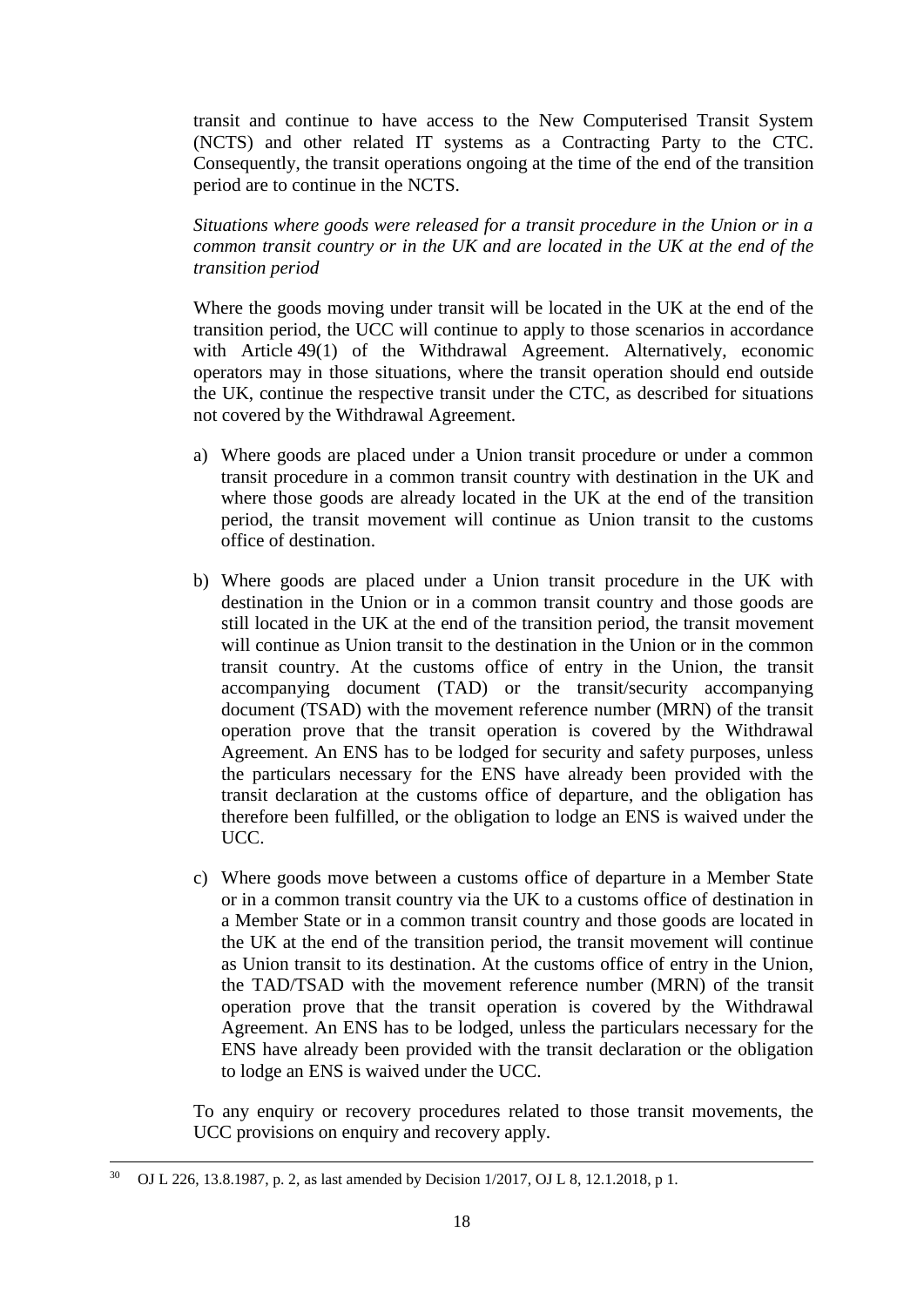*Situations where goods were released for a transit procedure in the Union or in a common transit country or in the UK, are moving to, from or via the UK and are not located in the UK at the end of the transition period*

a) Goods moving under a transit operation from a customs office of departure in the Union or in a common transit country **to a customs office of destination in the UK**

Where goods are placed under a Union transit procedure in the Union or under a common transit procedure in a common transit country with destination in the UK and those goods are still located in the Union at the end of the transition period, that Union transit procedure will continue as a common transit procedure in the UK. The customs office of entry in the UK will play the role of a customs office of transit, i.e. it is to request the relevant data from the customs office of departure and fulfil all tasks of a customs office of transit. At the external EU border an exit summary declaration (EXS) has to be lodged for security and safety purposes, unless the particulars necessary for risk analysis for security and safety purposes have already been provided with the transit declaration at the customs office of departure, and the obligation has therefore been fulfilled, or the obligation to lodge a pre-departure declaration is waived under the UCC.

b) Goods moving under a transit operation **from a customs office of departure in the UK** to a customs office of destination in the Union or in a common transit country

Where goods are placed under a Union transit procedure in the UK with destination in the Union or in a common transit country and those goods are already located in the Union at the end of the transition period, that transit procedure continues to the destination in the Union or in the common transit country.

c) Goods moving under a transit operation **via the UK**

Where goods move between a customs office of departure in a Member State or in a common transit country via the UK to a customs office of destination in a Member State or in a common transit country and those goods are still located in the Union or in a common transit country at the end of the transition period, that transit procedure will continue as a common transit procedure in the UK. The customs office of entry in the UK and the customs office of entry in the respective Member State where the movement re-enters the customs territory of the Union, respectively, will play the role of customs offices of transit. They are to request the relevant data from the customs office of departure and fulfil all tasks of a customs office of transit. When leaving the EU territory (before entering the UK) an EXS has to be lodged, unless the particulars necessary for risk analysis for security and safety purposes have already been provided with the transit declaration or the obligation to lodge a pre-departure declaration is waived under the UCC.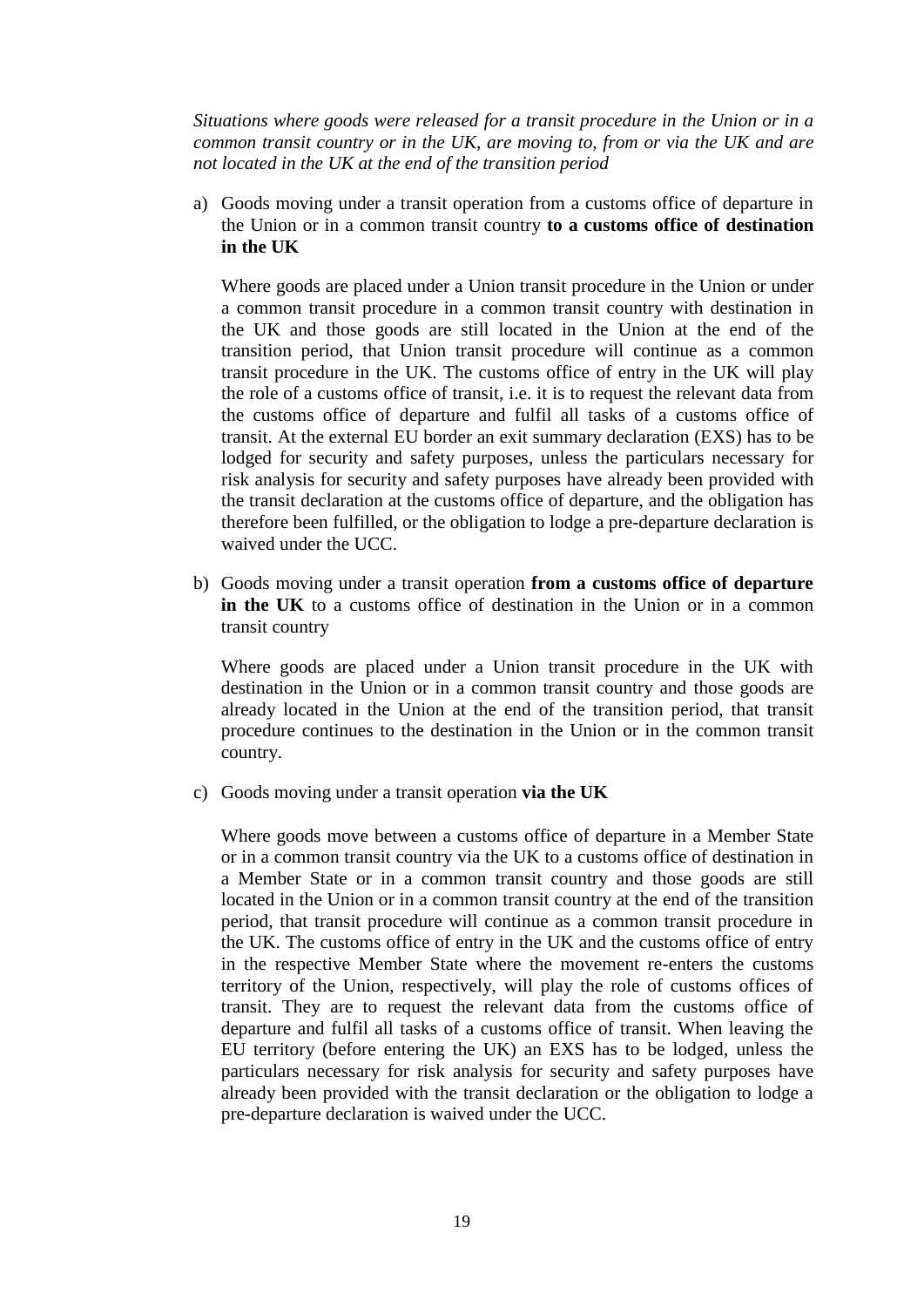Where the goods have crossed the UK and re-entered the customs territory of the Union or of a common transit country before the end of the transition period, that transit operation will continue until its destination.

Where the goods covered by a transit declaration have crossed and left the UK directly for the Union, but have not yet re-entered the customs territory of the Union by the end of the transition period, the customs office of entry into the Union will act as a customs office of transit. It shall request the relevant data from the customs office of departure and fulfil all tasks of a customs office of transit.

Customs authorities may, for a period of up to one year after UK accession to the CTC, continue to accept existing forms of the guarantor's undertakings and guarantee certificates<sup>31</sup> subject to the necessary geographical adaptations made manually and approved by the guarantor (in case of guarantor's undertakings) or by the customs authorities themselves (in case of guarantee certificates). By the end of that period, the holder of that procedure must provide a new undertaking according to the modified model.

Where an enquiry or recovery procedure was started, but not ended by the end of the transition period, it is continued in the NCTS.

# *Electronic transport document (ETD) used as a transit declaration for goods carried by air or sea*

Where goods are placed under an ETD transit procedure for goods carried by air in the Union or in a common transit country with destination in the UK and the goods do not arrive in the UK before the end of the transition period that procedure will continue as an ETD common transit procedure to the UK airport of arrival as of that date.

Where goods are placed under an ETD transit procedure for goods carried by air in the UK with destination in the Union or in a common transit country and the goods do not arrive in the Union or in the common transit country before the end of the transition period that procedure will continue as an ETD common transit procedure to the airport in the Union or in a common transit country as of that date.

Where goods carried by sea under an ETD transit procedure between the UK and the Union move on an RSS vessel, and that move starts before the end of the transition period, the transit procedure will continue to its EU destination.

Where goods are carried by sea under an ETD transit procedure between the UK and the Union on a non-RSS vessel and that vessel has left the UK before the end of the transition period and arrived directly at a Union port after the end of the transition period, that transit procedure will continue to its EU destination.

Where goods placed under an ETD transit procedure are located in the UK at the end of the transition period, that transit procedure will continue under the UCC in accordance with Article 49(1) of the Withdrawal Agreement.

<sup>1</sup> <sup>31</sup> Annexes 32-01, 32-02 and 32-03 and Chapters VI and VII in Part II of Annex 72-04 to the UCC IA.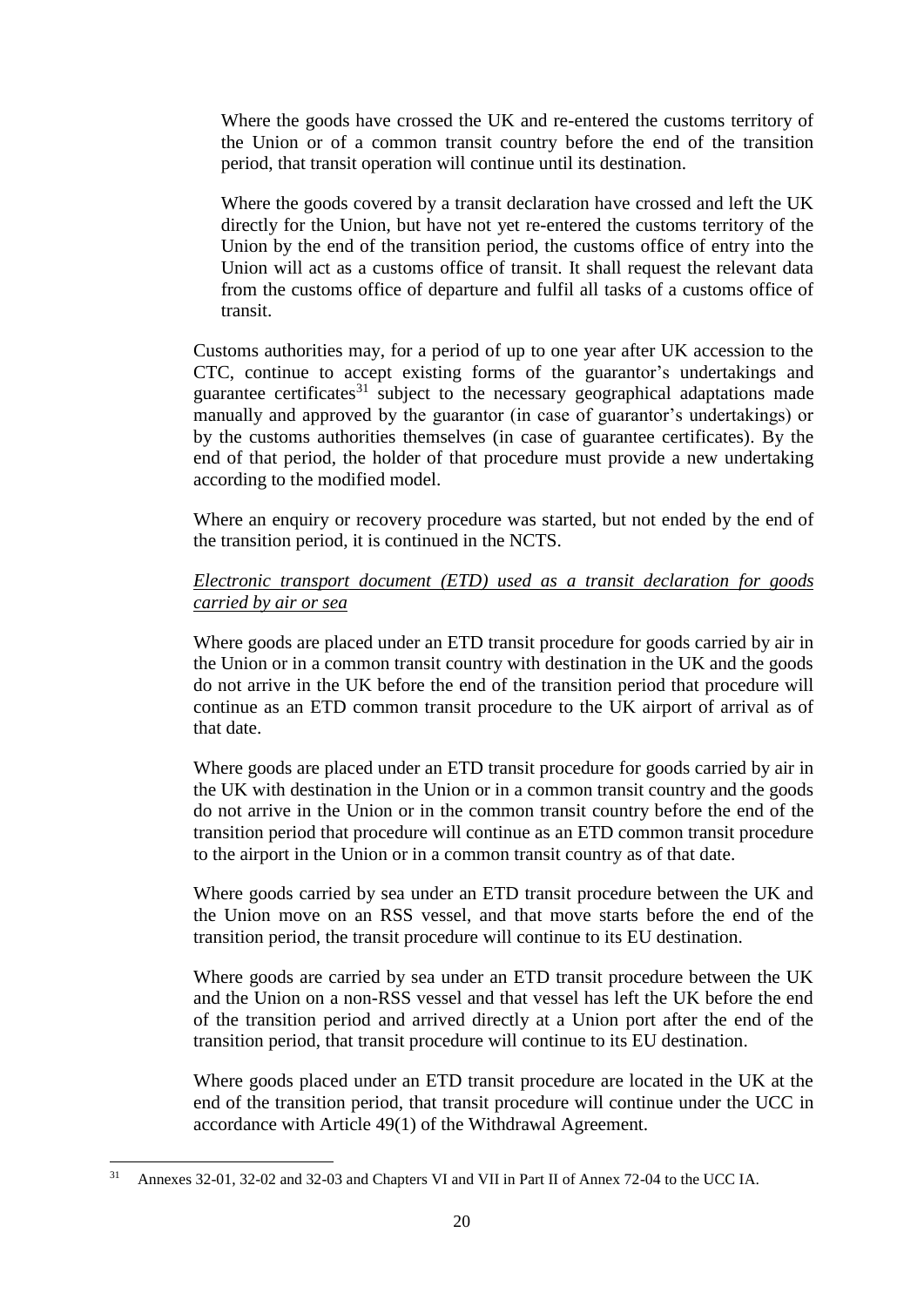### *Movement of goods under the TIR operations*

The UK (just as all EU Member States) is already today a Contracting Party to the TIR Convention<sup>32</sup> in its own right. Although the UK will have access to the NCTS as a Contracting Party to the CTC, that access does not cover the use of the NCTS for TIR operations.

Where the goods moving under a TIR procedure<sup>33</sup> are located in the UK at the end of the transition period, the UCC will continue to apply to those scenarios in accordance with Article 49(1) of the Withdrawal Agreement.

- a) Where goods are placed under a TIR procedure in the Union with destination/exit in the UK and the goods are already located in the UK, the TIR movement will continue under the UCC. The UK customs office of destination/exit will send the respective NCTS TIR messages to the customs office of departure/entry located in the Union.
- b) Where goods are placed under a TIR procedure in the UK with destination in the Union and the goods are still located in the UK at the end of the transition period, that TIR movement will continue under the UCC (and in the NCTS) until its destination in the Union. When the goods arrive at a customs office at the external EU border with the UK, the TIR carnet with the movement reference number (MRN) of the TIR operation prove that the operation is covered by the Withdrawal Agreement. At entry into the Union, an ENS has to be lodged, unless the particulars necessary for the ENS have already been provided or the obligation to lodge an ENS is waived under the UCC. The TIR movement will continue under the UCC to the EU customs office of destination/exit, which will send the respective NCTS TIR messages to the customs office of departure/entry located in the UK.
- c) Where goods covered by a TIR Carnet move between a customs office of departure/entry in a Member State via the UK to a customs office of destination/exit in another Member State and those goods are located in the UK at the end of the transition period, the TIR movement will continue under the UCC (and in the NCTS) until its destination. When the goods arrive at a reentry customs office at the external EU border with the UK, the TIR carnet with the movement reference number (MRN) of the TIR operation prove that the operation is covered by the Withdrawal Agreement. Before entering the customs territory of the Union at the UK/EU border, an ENS has to be lodged unless the particulars necessary for the ENS have already been provided or the obligation to lodge an ENS is waived under the UCC. The TIR movement will continue under the UCC to the EU customs office of destination/exit, which will send the respective NCTS TIR messages to the customs office of departure/entry located in the Union.

 $32$ <sup>32</sup> Customs Convention on the International Transport of Goods under cover of TIR carnets done at Geneva on 14 November 1975, OJ L 252, 14.9.1978, p. 2.

<sup>33</sup> In line with Articles 226(3), 227(2)(b) and 228 UCC.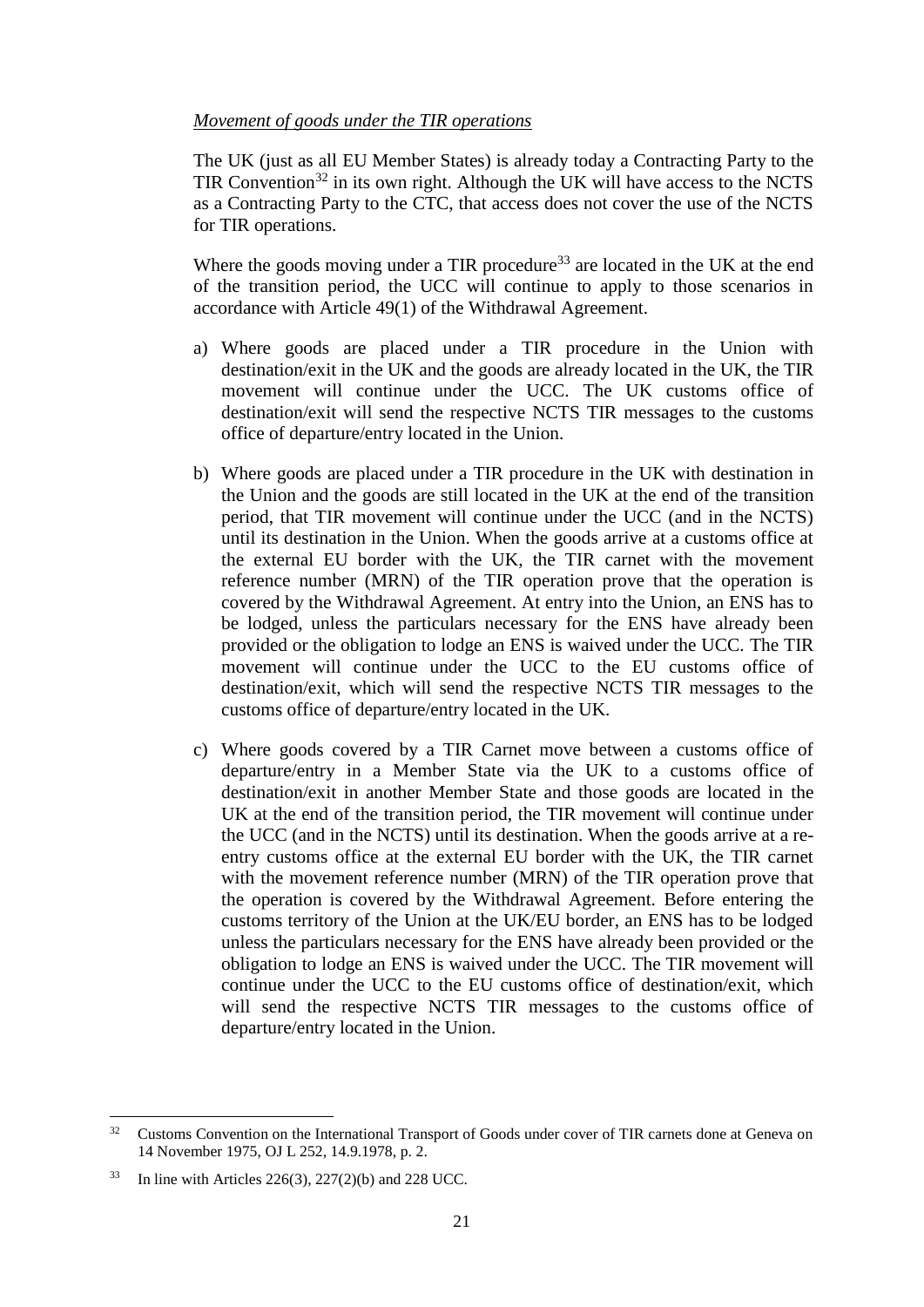In all other situations, i.e. where goods will not be located in the UK at the end of the transition period, the border formalities as at any other border with a third country will apply to TIR operations.

a) Goods moving under a TIR operation from a customs office of departure/entry in the Union **to a customs office of destination/exit in the UK**

Where goods are placed under a TIR procedure in the Union with destination/exit in the UK and those goods are still located in the Union at the end of the transition period, that TIR procedure will, at the latest, be terminated for the Union territory at the customs office of the physical exit from the EU. That office will become the customs office of destination/exit. It is to request the relevant data from the customs office of departure and fulfil all tasks of a customs office of destination/exit<sup>34</sup>. For the exit of the goods at the external border of the Union, an EXS is to be lodged, unless the particulars necessary for risk analysis for security and safety purposes have already been provided or the obligation to lodge a pre-departure declaration is waived under the UCC.

Where goods placed under a TIR procedure in the Union with destination/exit in the UK have left the Union but not yet arrived in the UK at the end of the transition period, the TIR movement will be subject to UK customs law and to the TIR Convention. The holders of the procedure will have to provide an alternative proof of terminating the TIR procedure, and the customs office of departure/entry in the Union will have to terminate and discharge the operation manually.

b) Goods moving under a TIR operation **from a customs office of departure/entry in the UK** to a customs office of destination/exit in the Union

Where goods are placed under a TIR procedure in the UK with destination in the Union and the goods are already located in the Union at the end of the transition period, that TIR movement can continue until the destination in the Union. When the goods arrive at a customs office of destination/exit, the operation will be treated as any other TIR operation.

c) Goods moving under a TIR operation **via the UK**

Where goods move between a customs office of departure/entry in a Member State via the UK to a customs office of destination/exit in a Member State and those goods are still located in the Union, before crossing the UK, the following applies: after the end of the transition period, that TIR procedure shall, at the latest, be terminated at the customs office of exit from the Union. This office then becomes the customs office of destination/exit. The "new" customs offices of destination/exit will request the relevant data from the customs office of departure and fulfil all tasks of a customs office of destination/exit. For the exit of the goods at the external border of the Union, an EXS is to be lodged, unless the particulars necessary for risk analysis for security and safety purposes have already been provided or the obligation to

1

In particular the tasks stipulated by Articles 278 and 279 UCC IA.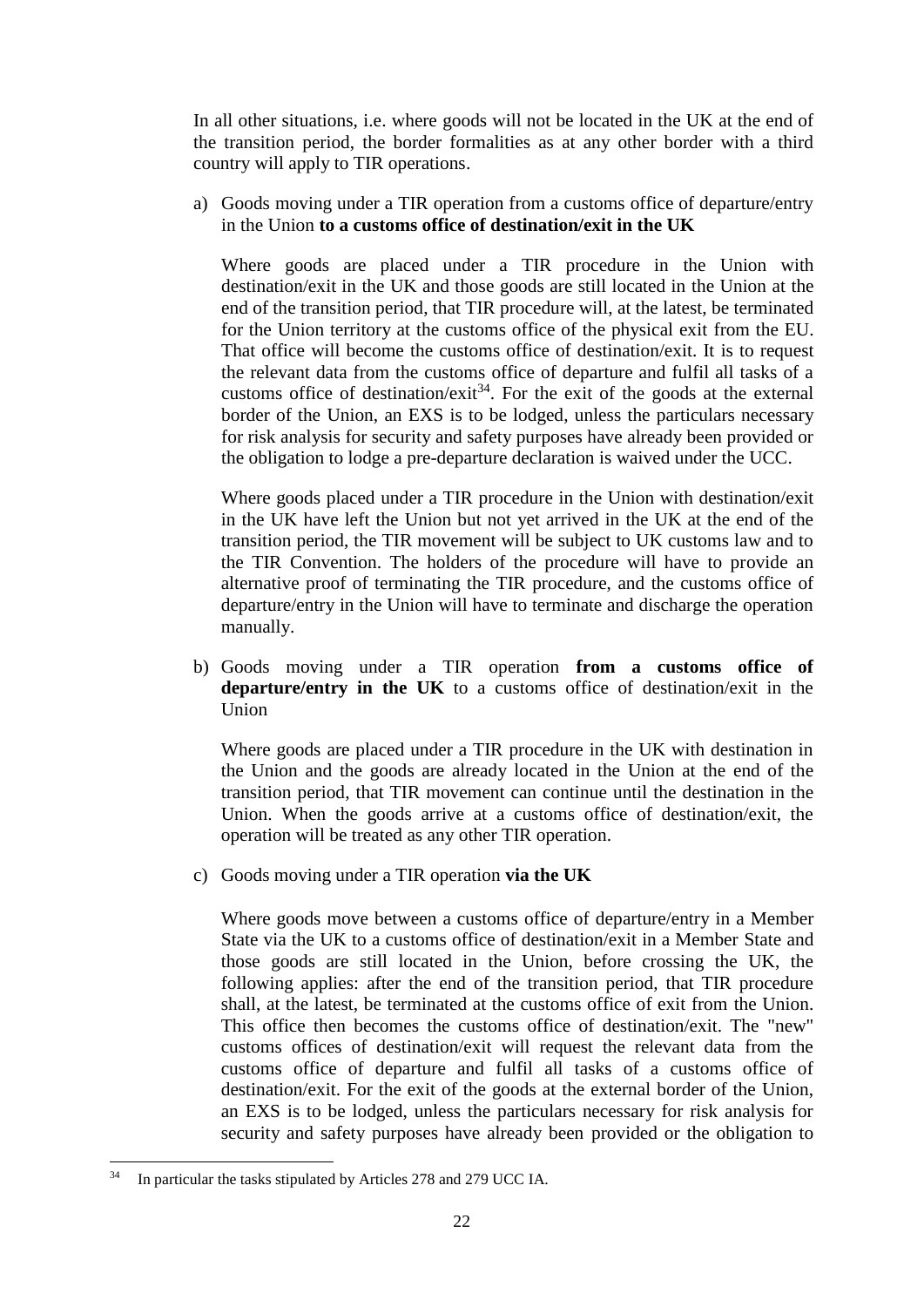lodge a pre-departure declaration is waived under the UCC. When the goods after crossing the UK arrive at the re-entry customs office of departure/entry in the Union, the operation will be treated as any other TIR operation.

Where the goods have crossed the UK and re-entered the customs territory of the Union before the end of the transition period the TIR movement can continue until destination.

# <span id="page-22-0"></span>**7.2 Special procedures other than transit**

### *Customs warehousing (CW)*

Authorisations for customs warehousing (CW) facilities granted by the customs authorities of the Member States including movements of goods from CW facilities located in the Union to CW facilities located in the UK in accordance with Article 219 UCC and Article 179(3) UCC DA will have to be amended to exclude such possibility after the end of the transition period.

Based on Article 49(1) of the Withdrawal Agreement, the UCC will apply to goods which were placed under CW before the end of the transition period and are located in a CW facility in the UK at the end of that period for twelve months after the end of that period, as set out in Annex III to the Withdrawal Agreement.

Where after the end of the transition period a customs declaration for placing goods under CW is invalidated (e.g. as the non-Union goods were not actually brought to the CW facilities), the goods covered by that declaration are deemed to be in their previous situation or procedure (i.e. in TS or under a special procedure) in which they were before the invalidated CW declaration was lodged. Where those goods are located in the UK, the UCC applies to that previous situation or procedure according to Article 49(1) of the Withdrawal Agreement.

In accordance with the second subparagraph of Article 49(1) of the Withdrawal Agreement, any movements of goods under CW between the Union and the UK according to Article 219 UCC are excluded, where those movements end only after the end of the transition period.

Where goods stored in a UK CW facility are brought to the Union after the end of the transition period, they have to fulfil the customs formalities established in the UCC for goods entering the customs territory of the Union from outside this territory (i.e. ENS, TS declaration and customs declaration).

Where goods moving between a CW facility in the UK and another one in the Union arrive in the Union within a short period before the end of the transition period without sufficient time to reach the destination, and their movement continues in the Union, as of that date those goods are not covered by an authorisation valid in the Union. Therefore, the concerned economic operator should discharge this procedure before the end of the transition period (e.g. by placing the goods under a subsequent customs procedure). Such subsequent procedure may be CW as well, provided that the goods are covered by a valid authorisation granted by the Union customs authorities. If such regularisation does not take place, the concerned goods would not comply with the obligations laid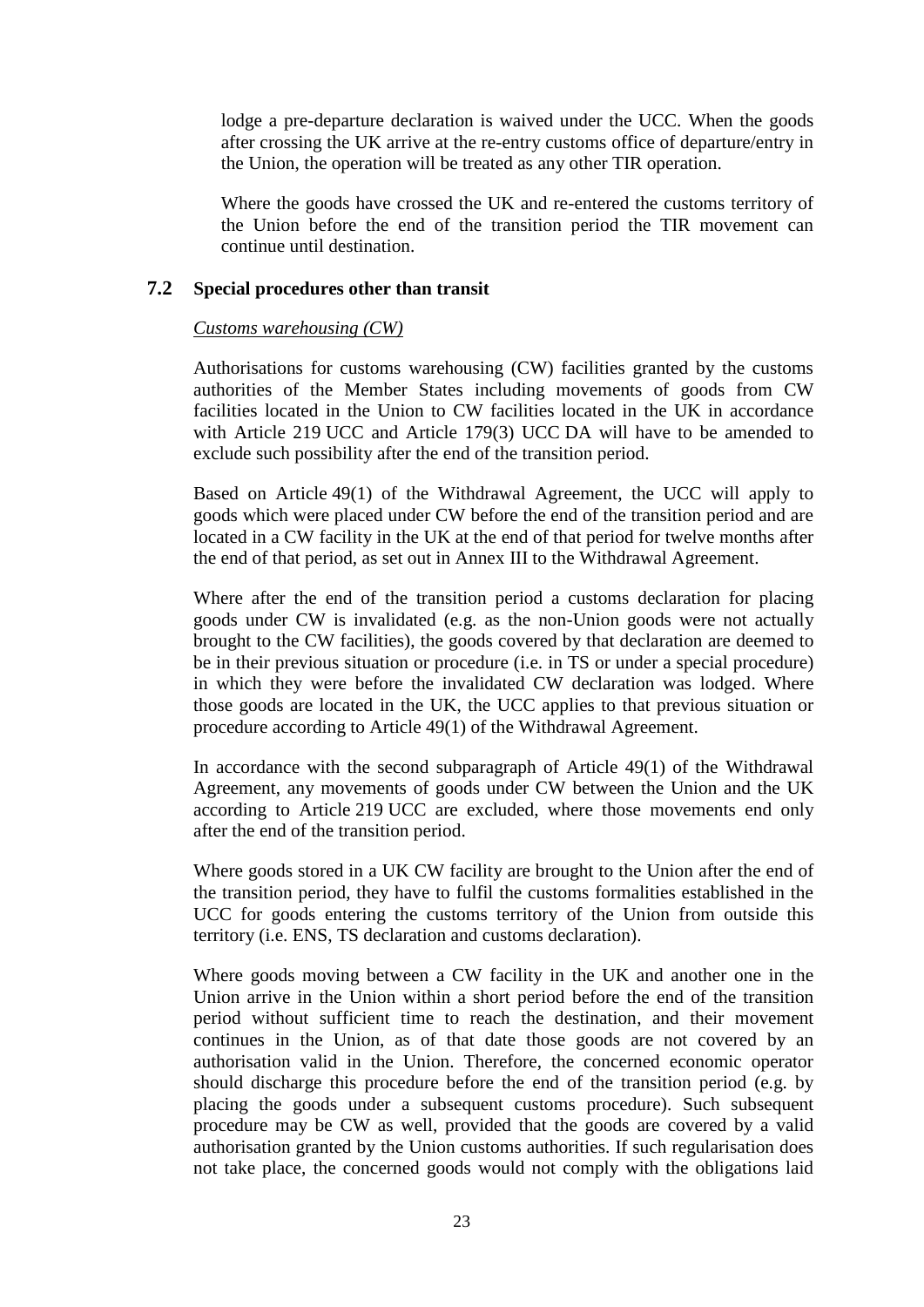down in the customs legislation concerning the storage of such goods within the customs territory of the Union and therefore Article 79 UCC will apply, i.e. a customs debt due to non-compliance will be incurred.

#### *Free zones*

Based on Article 49(1) of the Withdrawal Agreement, the UCC will apply to goods in a free zone in the UK only until the end of the transition period, as set out in Annex III to the Withdrawal Agreement.

Where goods placed under a free zone procedure in the UK are brought to the Union after the end of the transition period, they have to fulfil the customs formalities established in the UCC for goods entering the customs territory of the Union from outside this territory (i.e. ENS, TS declaration and customs declaration).

## *Temporary admission (TA)*

Based on Article 49(1) of the Withdrawal Agreement, the UCC will apply to goods placed under temporary admission (TA) before the end of the transition period and located in the UK at the end of that period for twelve months after the release of the goods for that procedure, as set out in Annex III to the Withdrawal Agreement.

Where, after the end of the transition period, a customs declaration for placing goods under TA is invalidated, the goods covered by that declaration are deemed to be in their previous situation or procedure (e.g. in TS or under a special procedure) in which they were before the invalidated TA declaration was lodged. Where those goods are located in the UK, the UCC applies to that TS or the special procedure according to Article 49(1) of the Withdrawal Agreement.

In accordance with the second subparagraph of Article 49(1) of the Withdrawal Agreement, any movements of goods under TA between the Union and the UK according to Article 219 UCC are excluded, where those movements end only after the end of the transition period.

Where goods under TA are brought from the UK to the Union after the end of the transition period, they have to comply with the customs formalities established in the UCC for goods entering the customs territory of the Union from outside this territory (i.e. ENS, TS declaration and customs declaration).

Where goods placed under TA covered by a UK authorisation move according to Article 219 UCC to the Union before the end of the transition period and it is intended that they remain in the customs territory of the Union, that TA procedure should be discharged before the end of that period. The goods have to be a) reexported, b) placed under a subsequent customs procedure, c) destroyed with no waste remaining, or d) abandoned to the State. Such subsequent procedure may be TA as well, provided that the goods are covered by a valid authorisation granted by the customs authorities of a Member State. If such discharge does not take place, the concerned goods would not comply with the obligations laid down in the customs legislation concerning the TA of such goods within the customs territory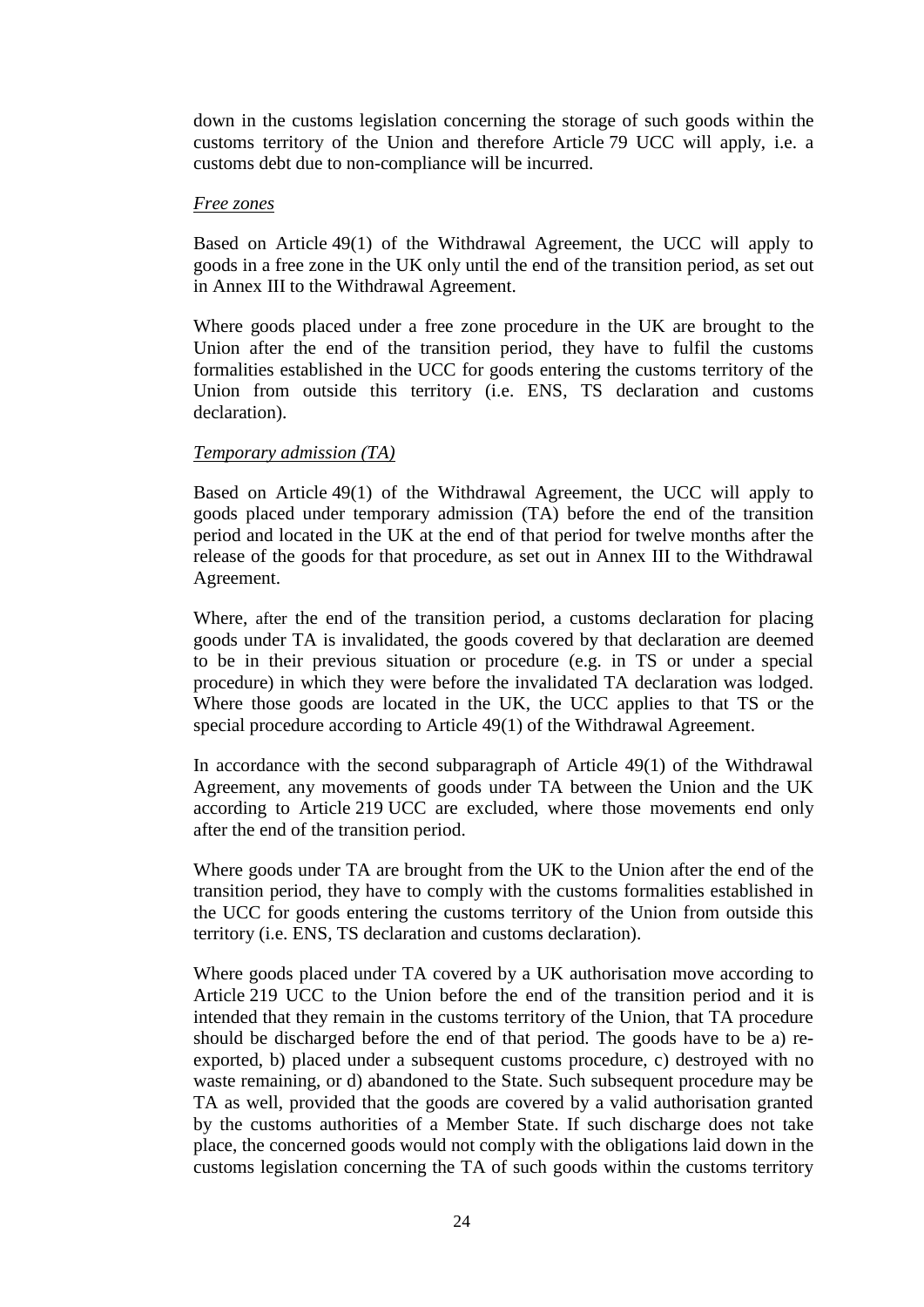of the Union and therefore Article 79 UCC will apply, i.e. a customs debt due to non-compliance will be incurred.

# *ATA Carnets*

The UK is a Contracting Party in its own right to the ATA Convention<sup>35</sup> and to the Istanbul Convention<sup>36</sup>, respectively. Therefore, UK ATA carnets remain valid for goods under temporary admission located in the UK at the end of the transition period.

Economic operators which are currently bringing goods from the UK to another Member State or *vice versa* on a temporary basis (e.g. goods brought to temporary expositions) will have to place such goods under the temporary admission procedure after the end of the transition period. They may use ATA carnets for that purpose.

Where goods covered by an ATA carnet were brought from a third country to the UK before the end of the transition period and those goods are re-exported from another Member State after that date, the customs office of exit will stamp the reexportation voucher, which can be used as a proof of re-export. That proof can be provided to the customs office in the UK where the goods were previously brought in. Any other documentary proof showing that the goods are outside the customs territory of the Union may also be accepted as a proof of re-export (e.g. a customs declaration showing that the goods were brought into a third country). This also applies where an ATA carnet covers goods brought to the Union from a third country before the end of the transition period and re-exported from the UK after the end of that period.

ATA carnets issued in the Union for goods brought from the Union to the UK before the end of the transition period and brought from the UK to a third country after that date will be considered as an export declaration (Article 339 UCC IA).

### *End-use (E-U)*

Based on Article 49(1) of the Withdrawal Agreement, the UCC will apply to goods placed under end-use (E-U) before the end of the transition period and located in the UK at the end of that period for twelve months after the release of the goods for that procedure, as set out in Annex III to the Withdrawal Agreement.

Where after the end of the transition period a customs declaration for placing goods under E-U is invalidated, the goods covered by that declaration are deemed to be in their previous situation or procedure (e.g. in TS or under a special procedure) in which they were before the invalidated E-U declaration was lodged. Where those goods are located in the UK, the UCC applies to that TS or the special procedure according to Article 49(1) of the Withdrawal Agreement.

 $35<sup>1</sup>$ <sup>35</sup> Customs Convention on the ATA Carnet for the Temporary Admission of Goods done at Brussels on 6 December 1961, including any subsequent amendments thereof (ATA Convention).

<sup>&</sup>lt;sup>36</sup> Convention on Temporary Admission, including any subsequent amendments thereof (Istanbul Convention), OJ L 130, 27.5.1993, p. 1.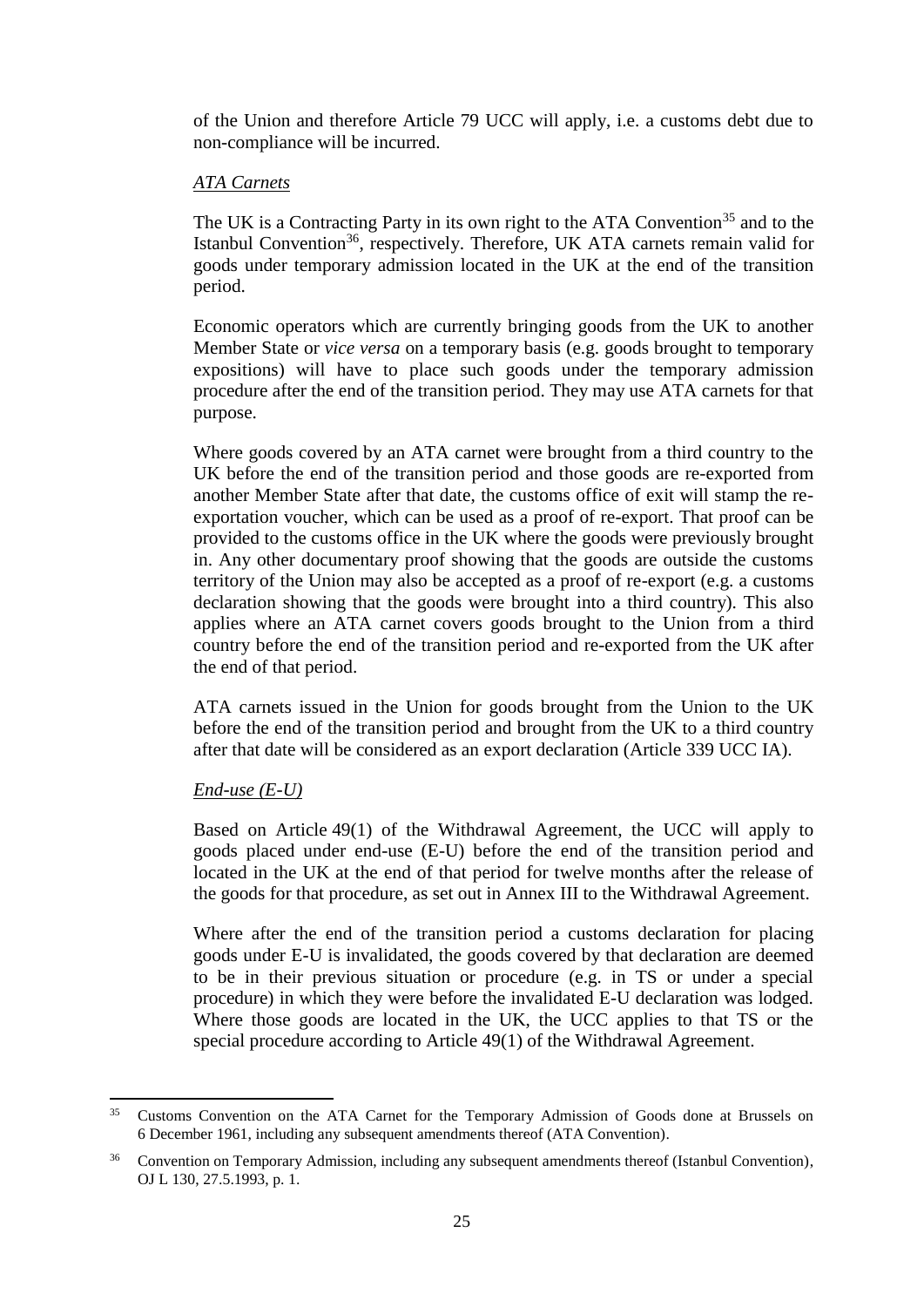In accordance with the second subparagraph of Article 49(1) of the Withdrawal Agreement, any movements of goods under E-U between the Union and the UK according to Article 219 UCC are excluded, where those movements end only after the end of the transition period.

Where goods under E-U are brought from the UK to the Union after the end of the transition period, they have to comply with customs formalities applicable to any other third-country goods (i.e. ENS, TS declaration and customs declaration).

Where goods placed under E-U covered by a UK authorisation move according to Article 219 UCC to the Union before the end of the transition period and it is intended that they remain in the customs territory of the Union, that E-U procedure should be discharged before that date. The goods have to be a) taken out of the customs territory of the Union, b) used for the purposes laid down for the application of the duty exemption or reduced rate of duty, c) destroyed with or without waste remaining, or d) abandoned to the State. The same applies in the case of authorisations for Transfer of Rights and Obligations (TORO) and for movement of goods as established in Articles 218 and 219 UCC. If the discharge mentioned above does not take place, the concerned goods would not comply with the obligations laid down in the customs legislation concerning the E-U of such goods within the customs territory of the Union and therefore Article 79 UCC will apply, i.e. a customs debt due to non-compliance will be incurred.

### *Inward processing (IP)*

Based on Article 49(1) of the Withdrawal Agreement, the UCC will apply to goods placed under inward processing (IP) before the end of the transition period and located in the UK at the end of that period for twelve months after the release of the goods for that procedure, as set out in Annex III to the Withdrawal Agreement.

Where after the end of the transition period a customs declaration for placing goods under IP is invalidated, the goods covered by that declaration are deemed to be in their previous situation or procedure (e.g. in TS or under a special procedure) in which they were before the invalidated IP declaration was lodged. Where those goods are located in the UK, the UCC applies to that TS or the special procedure according to Article 49(1) of the Withdrawal Agreement.

In accordance with the second subparagraph of Article 49(1) of the Withdrawal Agreement, any movements of goods under IP between the Union and the UK according to Article 219 UCC are excluded, where those movements end only after the end of the transition period.

Where goods placed under IP covered by a UK authorisation move according to Article 219 UCC to the Union before the end of the transition period, and it is intended that they remain in the customs territory of the Union, that IP procedure should be discharged before that date. The goods have to be a) re-exported, b) placed under a subsequent customs procedure, c) destroyed with no waste remaining, or d) abandoned to the State. Such subsequent procedure may be IP as well, provided that the goods are covered by a valid authorisation granted by the customs authorities of a Member State. If such discharge does not take place, the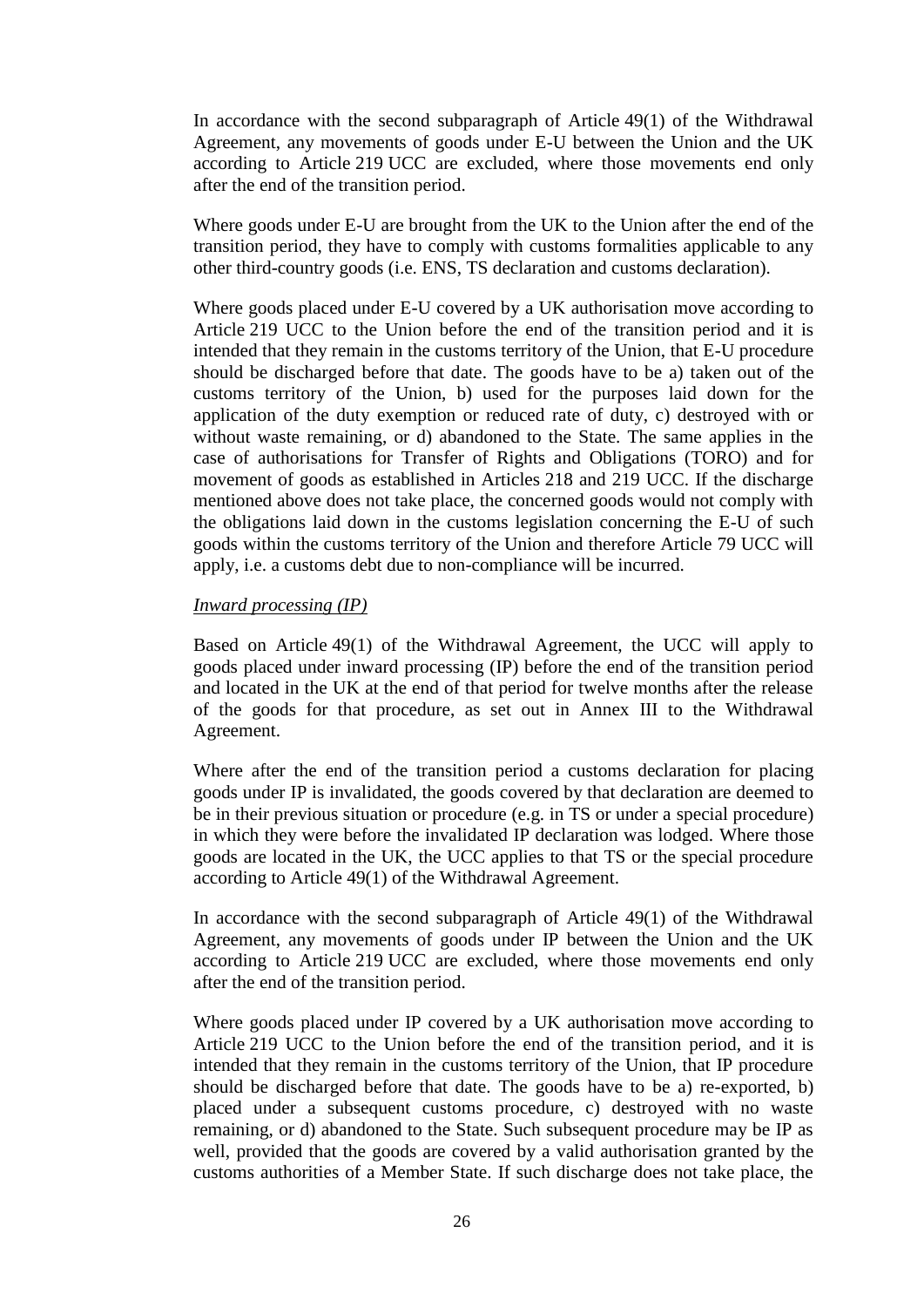concerned goods would not comply with the obligations laid down in the customs legislation concerning the processing of such goods within the customs territory of the Union and therefore Article 79 UCC will apply, i.e. a customs debt due to noncompliance will be incurred.

Where goods under IP are brought from the UK to the Union after the end of the transition period, they have to comply with the customs formalities established in the UCC for goods entering the customs territory of the Union from outside this territory (i.e. ENS, TS declaration and customs declaration).

Where based on Article 49(1) of the Withdrawal Agreement the UCC applies to an IP EX/IM procedure, if equivalent goods are exported before the end of the transition period, the equivalent amount of goods (raw material) can be imported with total relief from import duty even after the end of the transition period, provided that such import is done within the time-limit established in the authorisation according to the UCC or in Annex III to the Withdrawal Agreement, whichever is shorter.

#### *Outward processing (OP)*

Based on Article 49(1) of the Withdrawal Agreement, the UCC will apply to goods placed under outward processing (OP) before the end of the transition period, where the respective processed products are brought back to the UK or to the Union after the end of that period. The UCC will apply until the expiry of the time-limit established in the authorisation according to the UCC or in Annex III to the Withdrawal Agreement, whichever is shorter.

Where after the end of the transition period a customs declaration for placing the goods under the OP procedure is invalidated, the goods are deemed to be non-Union goods when re-imported to the Union after the end of that period.

Where based on Article 49(1) of the Withdrawal Agreement the UCC applies to an OP IM/EX procedure, the export of the equivalent amount of goods (raw material) can take place within the time-limit established in the authorisation according to the UCC or in Annex III to the Withdrawal Agreement, whichever is shorter. If such export does not take place, this would entail a non-compliance with the obligations laid down in the customs legislation concerning the OP procedure and therefore Article 79 UCC will apply, i.e. a customs debt due to non-compliance will be incurred.

### <span id="page-26-1"></span><span id="page-26-0"></span>**8. GOODS TAKEN OUT OF THE CUSTOMS TERRITORY OF THE UNION**

### **8.1 Pre-departure declaration**

According to Article 263(3) UCC, the pre-departure declaration takes the form of either (i) a customs declaration for goods to be taken out of the customs territory of the Union; (ii) a re-export declaration; or (iii) an EXS. In most cases, the predeparture declaration will be provided in the form of a customs declaration. For details on pre-departure declaration requirements for specific transit or export scenarios, depending on the location of the goods at the end of the transition period, please see section 7.1 Transit and 8.2 Export and re-export, respectively.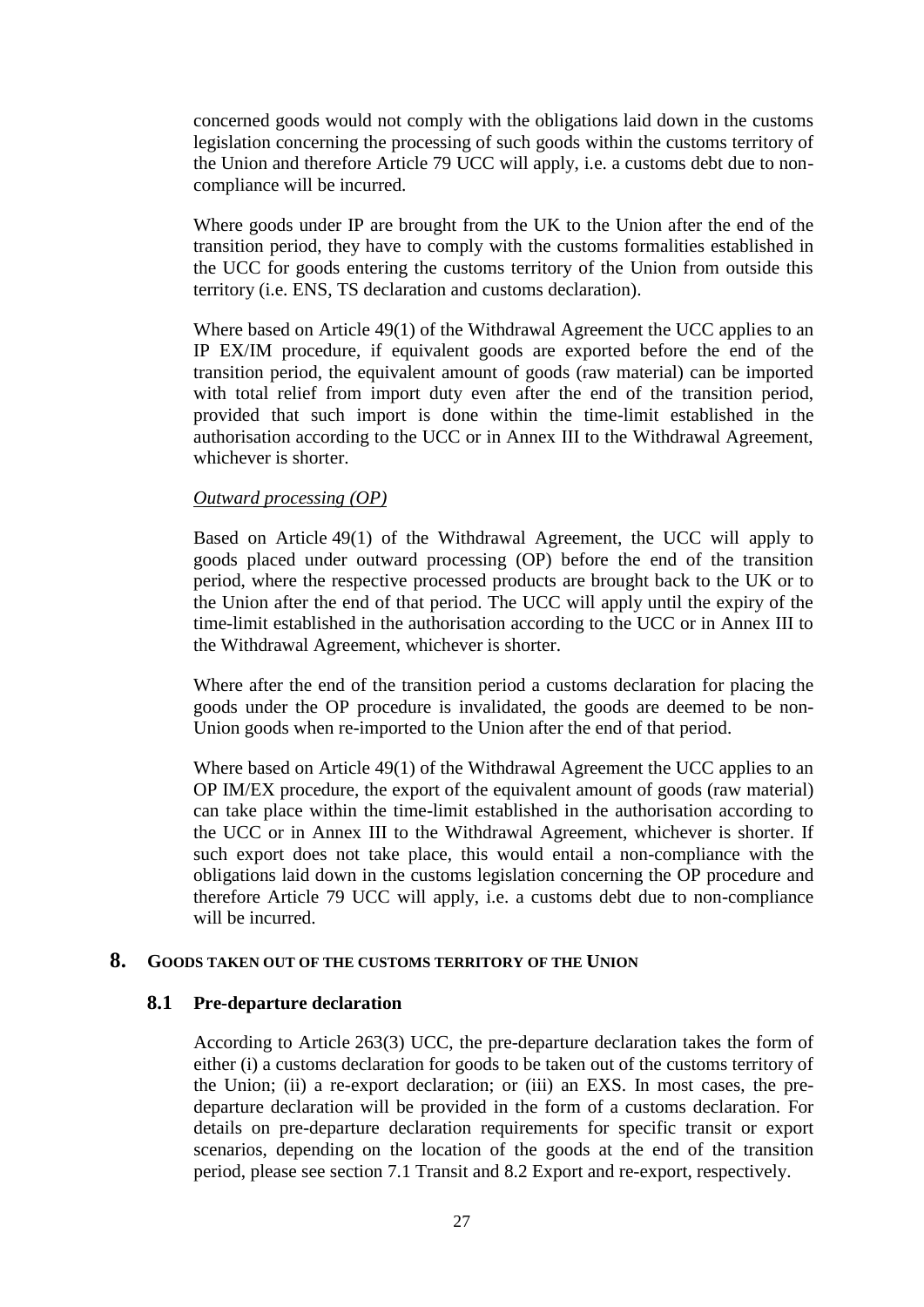Where a pre-departure declaration was lodged and, where applicable, goods were released in the UK or in the Union before the end of the transition period, that declaration remains valid based on Article 48(2) of the Withdrawal Agreement after the end of that period. After that date, where the goods released in the UK exit to a third country via the Union, or where the goods released in the Union exit via the UK, no new pre-departure declaration will be required.

# <span id="page-27-0"></span>**8.2 Export and re-export<sup>37</sup>**

# *Goods released for export located in the UK at the end of the transition period*

Where goods released for export are located in the UK at the end of the transition period, the UCC will continue to apply in accordance with Article 49(1) of the Withdrawal Agreement.

a) Where goods were released for export before the end of the transition period and are carried to the customs office of exit in the UK or cross the UK on their way to a customs office of exit in another Member State, and are located in the UK at the end of the transition period, those goods will continue their movement to the customs office of exit under the UCC. The customs office of exit in the UK will send the respective message via ECS confirming the physical exit of the goods to the customs office of export in the Union. For that purpose, the UK will keep access to the ECS for a period of one month after the end of the transition period as set out in Annex IV to the Withdrawal Agreement.

Where the UK does not send the respective message via ECS within the onemonth period as set out in Annex IV to the Withdrawal Agreement, the economic operator should initiate the closure of the export movement in the customs office of export based on an alternative proof issued by the UK customs office of exit.

b) Where goods released for export in the UK with a customs office of exit in the Union are still located in the UK at the end of the transition period, they will continue their movement to the customs office of exit in the Union under the UCC. The customs office of exit will send the respective message to the UK customs office of export. For that purpose, the UK will keep access to the ECS for a period of one month as set out in Annex IV to the Withdrawal Agreement. When those goods enter the customs territory of the Union after the end of the transition period, an ENS needs to be lodged.

# *Goods released for export located in the Union at the end of the transition period*

a) Where goods released for export in the Union before the end of the transition period are to be carried to the customs office of exit in the UK or cross the UK on their way to a customs office of exit in another Member State, and those goods are still located in the Union at the end of that period, the previously

 $37$ <sup>37</sup> DG TAXUD has published Annex II Brexit Export Business Scenarios with practical examples for export movements, as described in this section: [https://ec.europa.eu/taxation\\_customs/sites/taxation/files/annex\\_ii\\_brexit\\_export\\_business\\_scenarios.pdf.](https://ec.europa.eu/taxation_customs/sites/taxation/files/annex_ii_brexit_export_business_scenarios.pdf)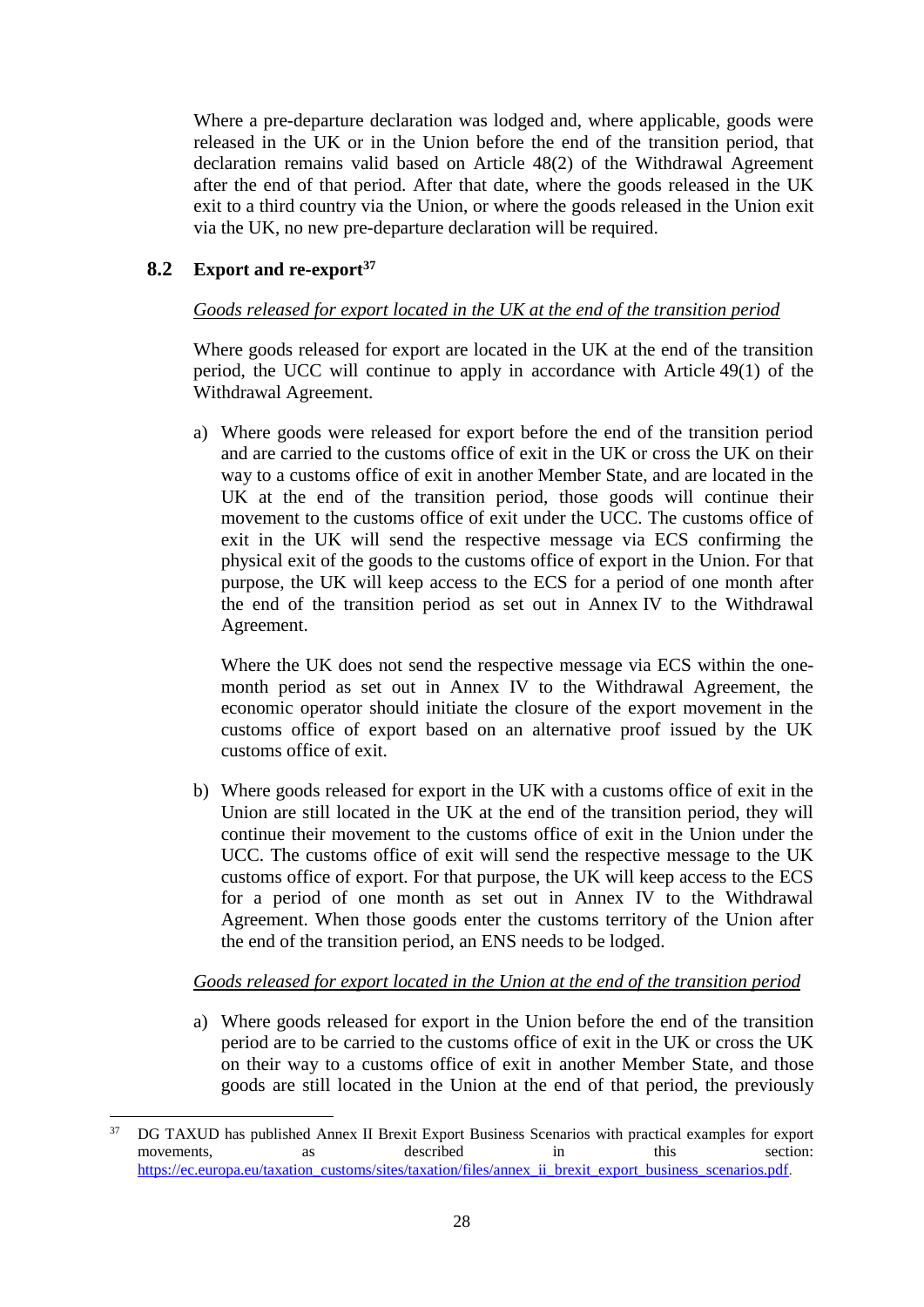foreseen customs office of exit needs to be replaced by a customs office of exit located at the EU border (the diversion of the export movement is executed in ECS). This customs office will confirm the physical exit of the goods and send the respective message to the customs office of export.

- b) Where those goods already have crossed the UK on their way to a customs office of exit located in another Member State, and are already in the customs territory of the Union at the end of the transition period, there will be no impact on the current procedure (i.e. the customs office of exit at the external EU border will still confirm the physical exit of the goods to the customs office of export).
- c) Where goods released for export in the UK via an EU customs office of exit are already located in the Union at the end of the transition period and thereafter reach the envisaged EU customs office of exit, that customs office will send the respective message in ECS to confirm the physical exit of the goods to the UK customs office of export as long as the UK has access to ECS as set out in Annex IV to the Withdrawal Agreement.

# <span id="page-28-0"></span>**9. CUSTOMS DEBT**

Where a customs debt is incurred in the UK as a result of situations or customs procedures listed below, that customs debt will be established and made available to the EU budget as set out in the UCC and the EU own resources regulations, in accordance with Article 49(1) and (2) and taking into account Article 136(3)(c) of the Withdrawal Agreement:

- The ending or discharge of TS or a special procedure ongoing at the end of the transition period within the time-limits set out in Annex III to the Withdrawal Agreement by release for free circulation, including under E-U provisions or TA with partial relief from import duty referred to in Article 49(2) of the Withdrawal Agreement in accordance with Article 77(1) UCC.
- − The non-compliance with the UCC with regard to TS or a customs procedure referred to in Article 49(1) of the Withdrawal Agreement in accordance with Article 79 UCC. That covers also non-compliance with the UCC time-limits for goods in TS.

In general, the time limit for notifying a customs debt is set at 3 years from its incurrence in accordance with Article 103(1) UCC.

In order for the Union and the UK to effectively measure and mutually assure their mutual liabilities covered by Article 49(1) and (2) in accordance with Article  $136(3)(c)$ (in respect of the UK) and covered by the last sentence of the second subparagraph of Article 140(4) of the Withdrawal Agreement, the customs administrations are to be able to identify the amounts of the customs debt concerning goods that were in TS or under a special procedure at the end of the transition period either in the UK or in the EU, and are presented to customs to end the TS or discharge the special procedure by releasing the goods for free circulation under the conditions of the UCC after the end of the transition period.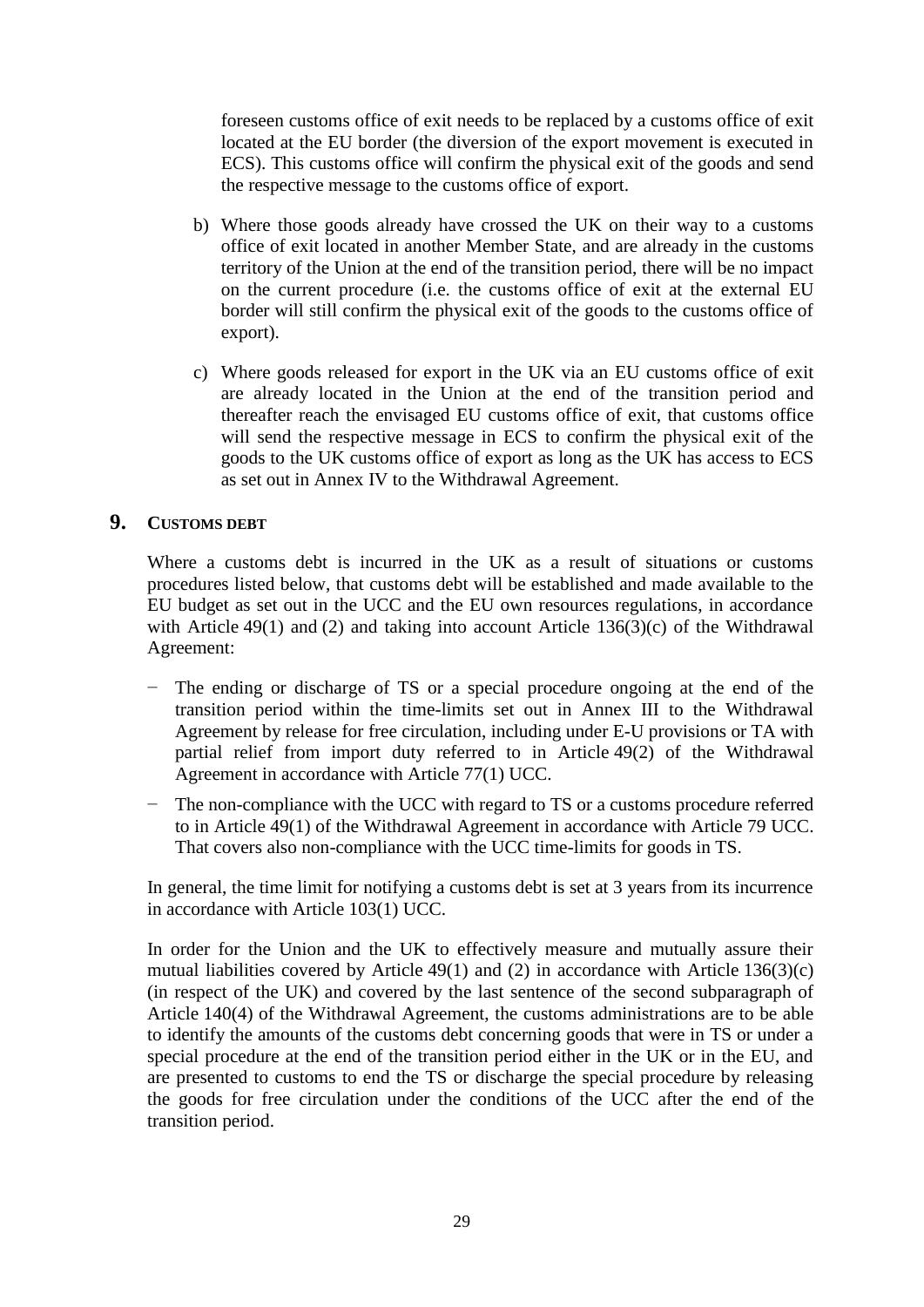This means that when lodging customs declarations for release for free circulation economic operators in the UK but also in the EU have to distinguish goods that were in TS or under a special procedure at the end of the transition period.

In the customs declaration for release for free circulation of those goods, an identifier in the form of a code has to be used by the economic operators in D.E. 1/11 Additional Procedure referred to in Annex B UCC DA<sup>38</sup>.

The use of that additional code has been agreed to avoid that the UK and the Member States' customs administrations have to take stock themselves of all goods in TS and under special procedures at the end of the transition period and monitor them henceforth.

By lodging queries in their national declaration systems or by any other appropriate means, the customs authorities will need to determine the monthly total of all amounts on national level of customs debts incurred, established (and made available), pursuant to the acceptance of a declaration for release for free circulation that related to goods which were already under a special procedure or in TS at the end of the transition period.

The Member States will be requested to report those amounts in addition to their normal reporting to the European Commission.

## <span id="page-29-0"></span>**10. ADMINISTRATIVE COOPERATION FOR CUSTOMS**

In accordance with Article 98 of the Withdrawal Agreement certain administrative cooperation procedures between a Member State and the UK are to be completed according to the relevant provisions of Union law:

where one of the administrative cooperation procedures listed in Annex VI of the Withdrawal Agreement was launched before the end of the transition period in accordance with Article 98(1) of the Withdrawal Agreement;

Administrative cooperation procedures related to ongoing procedures or situations in accordance with Article 49(1) of the Withdrawal Agreement, such as e.g. an enquiry procedure started for a Union transit operation, do not fall under Article 98(1) of the Withdrawal Agreement; the UCC applies to those procedures in accordance with Article 49(1) of the Withdrawal Agreement.

where an administrative cooperation procedure is launched within three years after the end of the transition period concerning facts that occurred before, but were identified only after the end of that period in accordance with Article 98(2) of the Withdrawal Agreement.

This may concern cases of erroneously discharged operations, e.g. where a procedure was illegally discharged by a corrupt official. The customs authorities of the Member States may also ask the customs authorities of the UK within a period of 3 years after the end of the transition period to confirm the origin of the products for which a supplier's declaration was made out in the UK before the end of the transition period; the customs authorities of the Member States may similarly be requested by the

**<sup>.</sup>** <sup>38</sup> Alternatively, where the second sub-paragraph of Article 2(4) UCC DA applies, the identifier shall be used in the second subdivision of Box 37 referred to in Annex 9, Appendix C1 of Regulation 2016/341 (UCC TDA).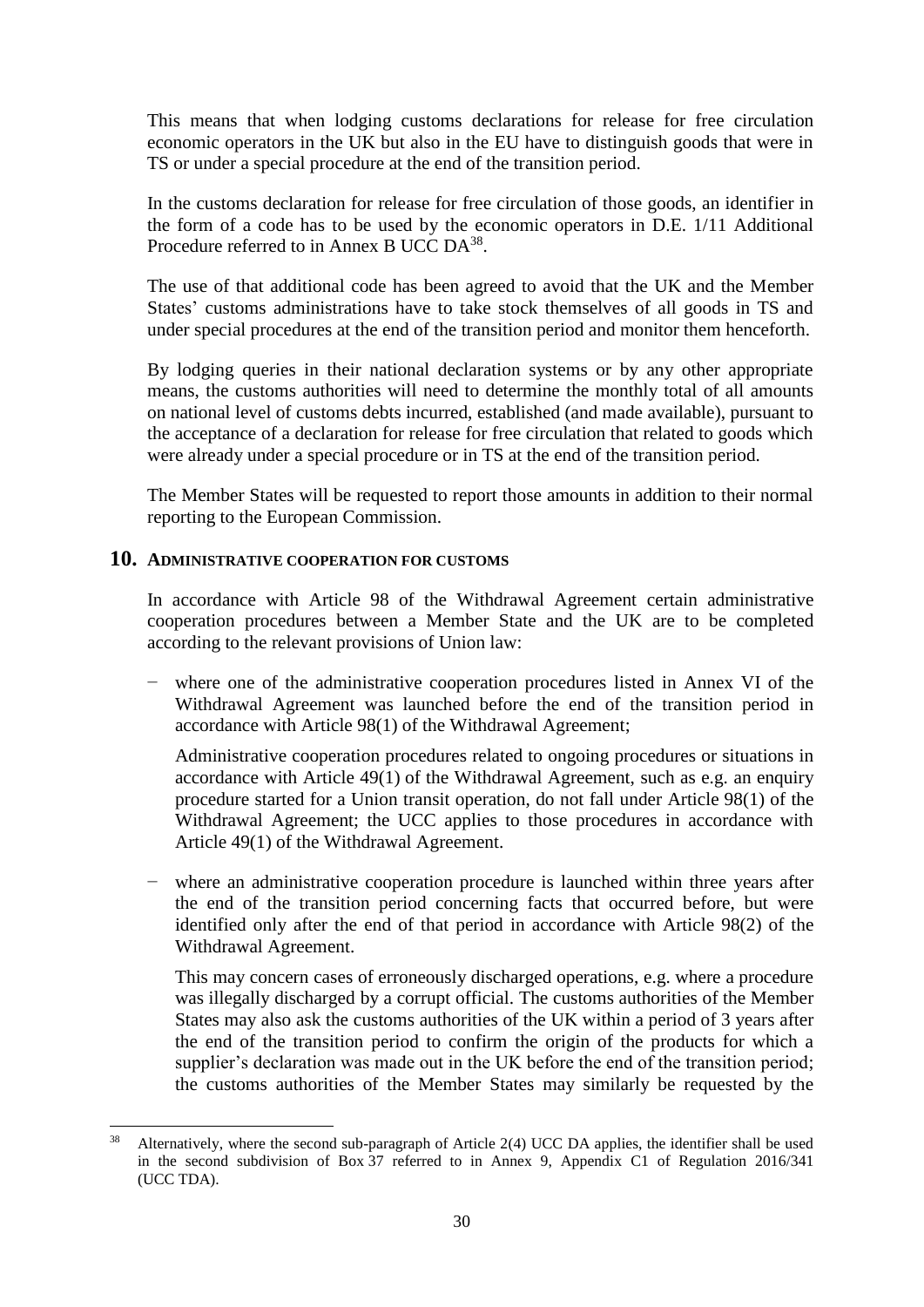customs authorities of the UK to confirm the origin of the products for which a supplier's declaration was made out in the EU before the end of the transition period.

The application of the UCC by the UK authorities in accordance with Article 98 of the Withdrawal Agreement does not entail any access to information systems or databases: therefore, economic operators may be contacted by means other than electronic dataprocessing techniques.

### <span id="page-30-0"></span>**B. APPLICABLE RULES IN NORTHERN IRELAND AFTER THE END OF THE TRANSITION PERIOD**

After the end of the transition period, the Protocol on Ireland/Northern Ireland ("IE/NI Protocol") applies.<sup>39</sup> The IE/NI Protocol is subject to periodic consent of the Northern Ireland Legislative Assembly, the initial period of application extending to 4 years after the end of the transition period.<sup>40</sup>

The IE/NI Protocol makes certain provisions of EU law applicable also to and in the United Kingdom in respect of Northern Ireland. In the IE/NI Protocol, the EU and the United Kingdom have furthermore agreed that insofar as EU rules apply to and in the United Kingdom in respect of Northern Ireland, Northern Ireland is treated as if it were a Member State $.41$ 

The provisions of EU law made applicable to and in the United Kingdom in respect of Northern Ireland include the EU customs legislation and obligations stemming from the international agreements concluded by the Union, or by Member States acting on its behalf, or by the Union and its Member States acting jointly, insofar as they relate to trade in goods between the Union and third countries.<sup>42</sup>

The IE/NI Protocol also explicitly provides that any references to the customs territory of the Union in the applicable provisions of the Withdrawal Agreement and of the IE/NI Protocol, as well as in the provisions of Union law made applicable to and in the UK in respect of Northern Ireland by the IE/NI Protocol, is to be read as including Northern Ireland.<sup>43</sup> This means that insofar as EU customs rules apply to and in the UK in respect of Northern Ireland, the EU and the UK agree to treat Northern Ireland, for the purpose of the application of those rules, as if it were part of the customs territory of the Union.

At the same time, seeing that Northern Ireland is part of the customs territory of the UK, in respect of the rights and obligations of third countries (including the Union's preferential partner countries), Northern Ireland is not part of the Union customs territory.

More specifically, after the end of the transition period, this means *inter alia* the following:

 $\overline{a}$ 

<sup>39</sup> Article 185 of the Withdrawal Agreement.

<sup>40</sup> Article 18 of the IE/NI Protocol.

<sup>&</sup>lt;sup>41</sup> Article 7(1) of the Withdrawal Agreement in conjunction with Article 13(1) of the IE/NI Protocol.

<sup>&</sup>lt;sup>42</sup> Articles 5(3), 5(4) and sections 1 and 4 of annex 2 of the IE/NI Protocol.

<sup>&</sup>lt;sup>43</sup> Article 13(1) of the IE/NI Protocol. This irrespective of Article 4 of the IE/NI Protocol, as Article 13(1) operates "[n]otwithstanding any other provisions of this Protocol".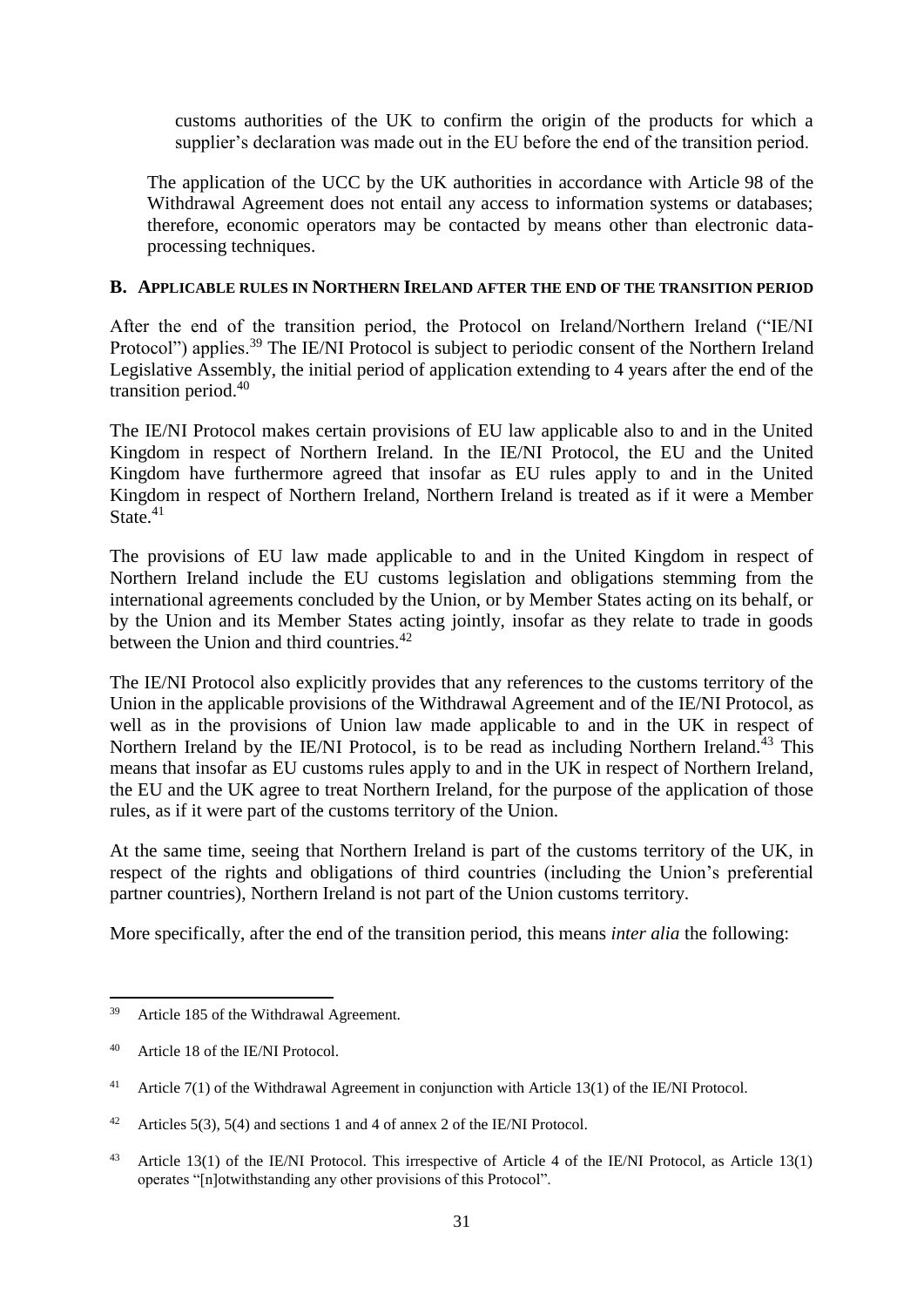- − Goods brought to Northern Ireland from third countries or from other parts of the UK will be subject to customs supervision and may be subject to customs controls; customs formalities apply to those goods, declarations have to be lodged and customs authorities may require guarantees for potential or existing customs debts;
- − Goods, including domestic goods of Northern Ireland, to be taken out to third countries or to other parts of the UK will be subject to customs supervision and may be subject to customs controls; customs formalities apply to those goods; the goods will usually be placed under the export procedure;
- No customs supervision, controls or formalities shall be applicable to goods moving between Northern Ireland and the Union, where those goods move as an intra-Union movement;
- Goods brought to Northern Ireland and released for free circulation there will be subject to the Common Customs Tariff<sup>44</sup> according to Article  $5(3)$  of the IE/NI Protocol; no tariff or the UK's external tariff is payable in accordance with Articles 5(1) and 5(2) of the IE/NI Protocol:<sup>45</sup>
- − Authorisations granting the status of Authorised Economic Operator (AEO) and other authorisations for customs simplifications granted to economic operators established in Northern Ireland remain valid in the customs territory of the Union, subject to information to be provided by the authorities of the UK in this respect.

In relation to origin for preferential purposes, the rules set out in sections A[.4](#page-7-2) and A.5.3. ("origin aspects") of this notice apply to Northern Ireland in the same way as they do to other parts of the UK. This means in particular:

- − Goods produced in Northern Ireland, even before the end of the transition period, are not considered as EU originating for the purposes of their direct exportation, or exportation after further processing, to an EU preferential partner country;
- − Goods originating in the EU and located in Northern Ireland or originating in EU partner countries and located in Northern Ireland before the end of the transition period, if moving as an intra-Union movement from Northern Ireland to the EU in compliance with the requirements of Article 47(1) of the Withdrawal Agreement can still be considered as originating when re-entering the customs territory of the Union, provided that the necessary documents to prove the origin of the goods area available according to the provisions of the concerned EU preferential regime.

**<sup>.</sup>** <sup>44</sup> Council Regulation (EEC) No 2658/87 of 23 July 1987 on the tariff and statistical nomenclature and on the Common Customs Tariff, OJ L 256,7.9.1987, p. 1.

The Joint Committee is tasked with establishing the criteria or conditions for considering that a good brought into Northern Ireland from outside the Union is not at risk of subsequently being moved into the Union or not subject to commercial processing, by decision before the end of the transition period, as referred to in the fourth subparagraph of Article 5(2) of the IE/NI Protocol; as long as no such decision is adopted, in accordance with Article 5(2) of the IE/NI Protocol all goods brought into Northern Ireland from outside the Union shall be considered to be at risk of subsequently being moved into the Union and are as such subject to the Common Customs Tariff.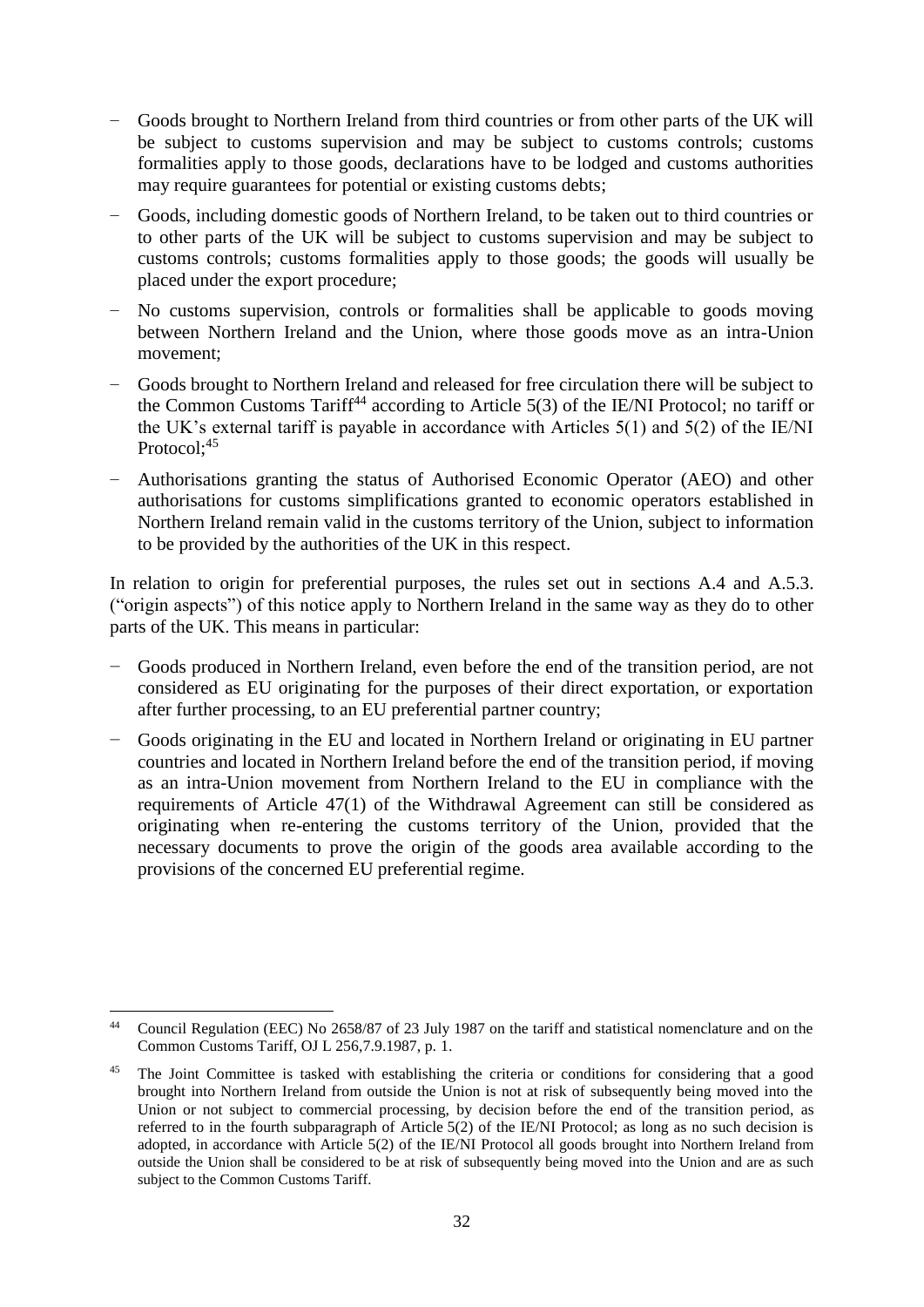Dedicated websites of the Commission provide further information on:

- − [customs and tax-related aspects of the UK withdrawal;](https://ec.europa.eu/taxation_customs/uk_withdrawal_en)
- − the [UCC;](https://ec.europa.eu/taxation_customs/business/union-customs-code_en)
- − general information on customs [procedures and formalities;](https://ec.europa.eu/taxation_customs/customs_en)
- − [general aspects of preferential origin of goods;](https://ec.europa.eu/taxation_customs/business/calculation-customs-duties/rules-origin/general-aspects-preferential-origin_en)
- − and [external trade aspects of preferential origin of goods](http://madb.europa.eu/madb/rulesoforigin_preferential.htm) (Market Access Database).

European Commission

Directorate-General Taxation and Customs Union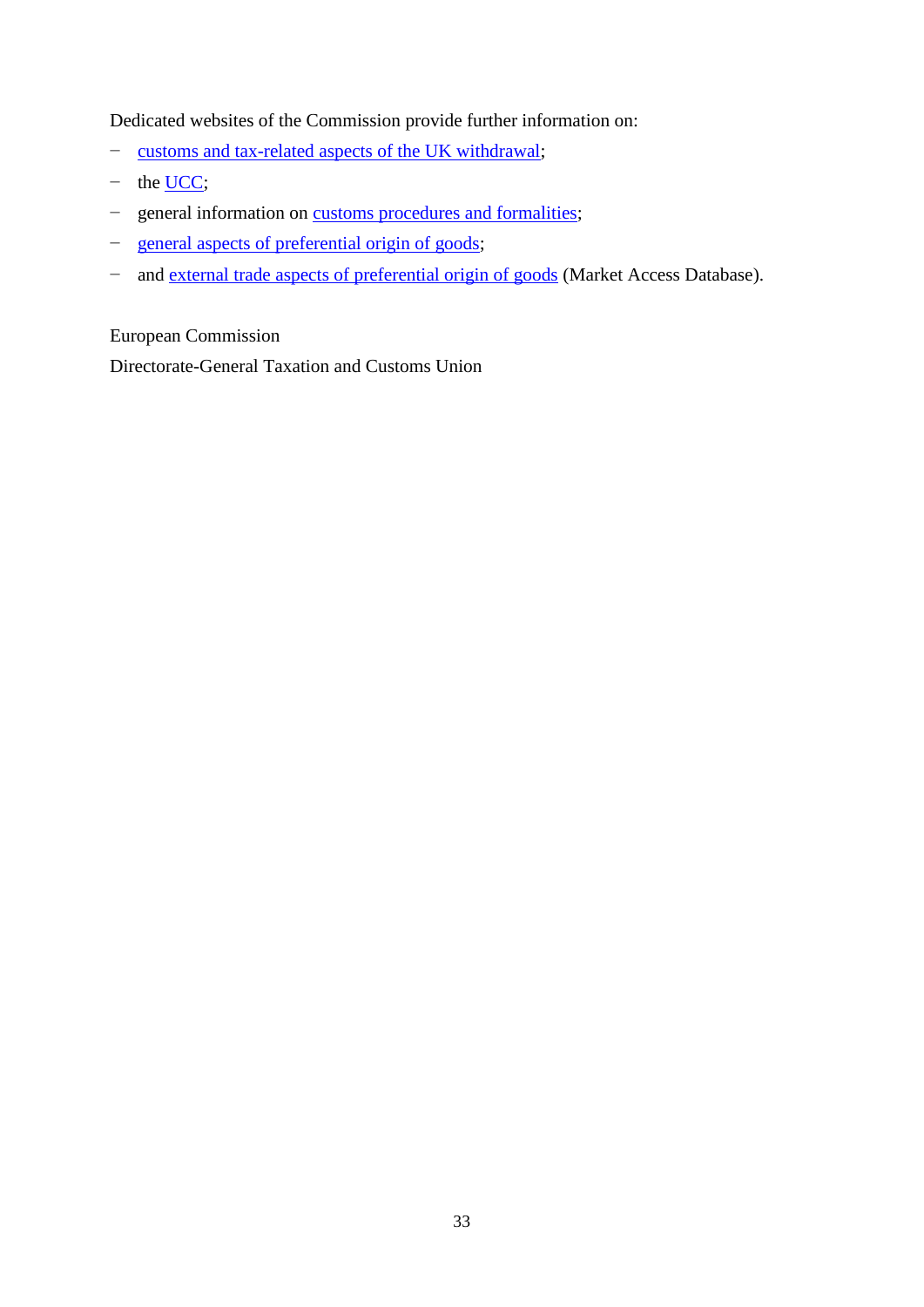#### <span id="page-33-0"></span>**ANNEX: PREFERENCES AND RULES OF ORIGIN DURING THE TRANSITION PERIOD**

# <span id="page-33-1"></span>**1. PREFERENTIAL ORIGIN<sup>46</sup> ASPECTS**

According to Article 127(1) of the Withdrawal Agreement, EU law (including the international agreements concluded by the EU) applies to and in the UK during the transition period.

The territorial scope for trade in goods of these agreements is generally defined as the territories where the EU Treaties apply, and in some cases (e.g. more recent Free Trade Agreements (FTAs) with Canada, Central America, Andean countries or Japan) also the areas which are part of the customs territory of the Union.

Under the Withdrawal Agreement, the EU Treaties apply to and in the UK during the transition period, and during that time the UK is part of the customs territory of the Union.

According to Article 129(1) of the Withdrawal Agreement, the UK is bound by those international agreements during the transition period.

This also applies to FTAs with preferences concluded by the EU.<sup>47</sup>

As a consequence

**.** 

- − UK products/materials/processes are to be treated by the Union as EU products/materials/processes during the transition period;
- − Products/materials/processes of the EU's FTA partners are to be treated by the United Kingdom as products/materials/processes originating in an FTA partner and are to receive the relevant preferences.

While the Union formally notified its international partners that the UK is "to be treated as a Member State" during the transition period,<sup>48</sup> there is no certainty that FTA partners will treat the UK as a Member State during the transition period for the purposes of the  $FTAs.<sup>49</sup>$ 

<sup>46</sup> References to "originating" or "non-originating" in this section should be considered only in relation to preferential origin.

<sup>&</sup>lt;sup>47</sup> As part of the EU common commercial policy, the EU has also preferential trade arrangements in the Generalised Scheme of Preferences [\(http://ec.europa.eu/trade/policy/countries-and](http://ec.europa.eu/trade/policy/countries-and-regions/development/generalised-scheme-of-preferences/index_en.htm)[regions/development/generalised-scheme-of-preferences/index\\_en.htm\)](http://ec.europa.eu/trade/policy/countries-and-regions/development/generalised-scheme-of-preferences/index_en.htm). With regard to the issues set out in this note (effect of UK input when determining the preferential origin for tariff treatment), the preferential tariff treatments in the Generalised Scheme of Preferences may be in practice less relevant than FTAs. However, for the sake of completeness, both aspects are addressed in this note.

<sup>48</sup> To this end, a *note verbale* has been sent to third countries informing them that the UK "is treated as a Member State […] for the purposes of [international agreements]" during the transition period (see [https://ec.europa.eu/info/files/note-verbale\\_en\)](https://ec.europa.eu/info/files/note-verbale_en).

<sup>49</sup> To date, the Commission has only received replies to its *note verbale* from a limited number of FTA partners. Nevertheless, several FTA partners have publically expressed their intention to continue treating the UK as a Member State during the transition period (e.g. Norway, Canada or Mexico). There is, however, a possibility that some of our FTA partners might express a different view, which means that there is no guarantee that they will all treat the UK as a Member State for the purposes of international agreements during the transition period. Also, other partners may not at all or only later respond to the *note verbale*.